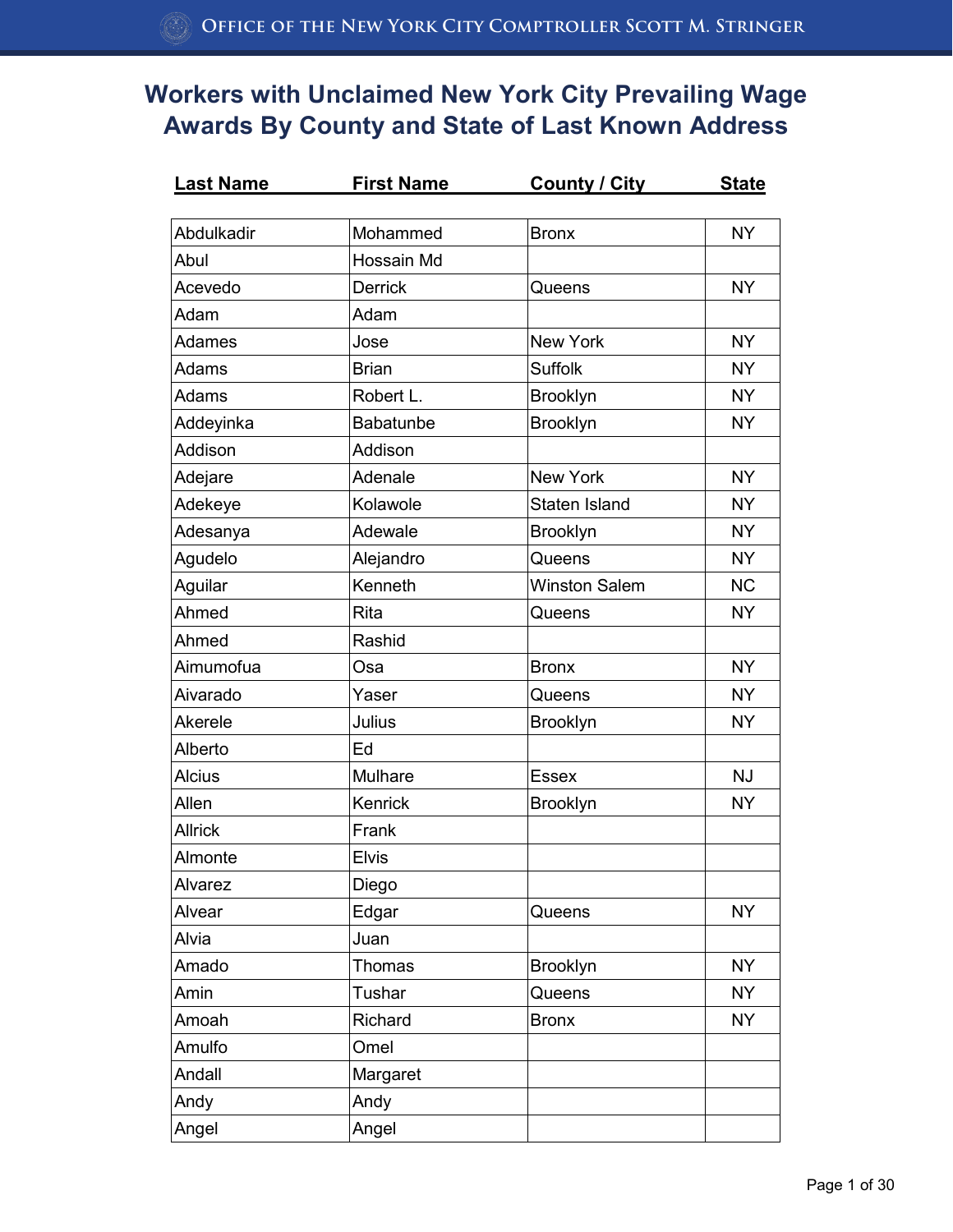| <b>Last Name</b> | <b>First Name</b> | <b>County / City</b> | <b>State</b> |
|------------------|-------------------|----------------------|--------------|
| Angel P.         | Angel P.          |                      |              |
| Aniello          | Guy               | <b>Brooklyn</b>      | <b>NY</b>    |
| Anin             | Asante K.         | <b>Bronx</b>         | <b>NY</b>    |
| Antonio          | Antonio           |                      |              |
| Antwi            | Harry             | <b>New York</b>      | <b>NY</b>    |
| Arif             | Hossain Md        |                      |              |
| Arreaea          | Leopoldo          | <b>Brooklyn</b>      | <b>NY</b>    |
| Arrendell        | Alex              | Lehigh               | <b>PA</b>    |
| Arthur           | Damien            | <b>Brooklyn</b>      | <b>NY</b>    |
| Askar            | Sulaiman          | Brooklyn             | <b>NY</b>    |
| Atanay           | Altemar           | <b>Bronx</b>         | <b>NY</b>    |
|                  |                   |                      |              |
| Atiar            | Rahman Md         |                      |              |
| Atkinson         | Gregory           | <b>Bronx</b>         | <b>NY</b>    |
| Attidore         | Phillip           | <b>Bronx</b>         | <b>NY</b>    |
| Aupren           | Afuile            |                      |              |
| Avallone         | Michael           | <b>Bronx</b>         | <b>NY</b>    |
| Avery            | Charles           | <b>Brooklyn</b>      | <b>NY</b>    |
| <b>Baah</b>      | Thomas            | Brooklyn             | <b>NY</b>    |
| <b>Babalola</b>  | Kemi              |                      |              |
| <b>Babikian</b>  | Alex              | Queens               | <b>NY</b>    |
| <b>Bailey</b>    | Vaughn            | <b>Brooklyn</b>      | <b>NY</b>    |
| Bajana           | Pablo             | Queens               | <b>NY</b>    |
| Bajana           | Pablo R           | Queens               | <b>NY</b>    |
| <b>Balde</b>     | Mohammed          | New York             | <b>NY</b>    |
| Balkissoon       | <b>Toolsie</b>    | Queens               | <b>NY</b>    |
| <b>Baptiste</b>  | Simon             | Queens               | <b>NY</b>    |
| <b>Baptiste</b>  | David             | Brooklyn             | <b>NY</b>    |
| <b>Barbosa</b>   | Jose I.           | <b>Essex</b>         | <b>NJ</b>    |
| <b>Barnes</b>    | Henry             | <b>Brooklyn</b>      | <b>NY</b>    |
| <b>Barretto</b>  | Joaquim           | <b>Essex</b>         | <b>NJ</b>    |
| <b>Bartlett</b>  | Hugh              | Suffolk              | <b>NY</b>    |
| <b>Batista</b>   | Norberto          | <b>Bronx</b>         | <b>NY</b>    |
| <b>Bauer</b>     | Bogdan            | Queens               | <b>NY</b>    |
| <b>Beckles</b>   | Trevor            | <b>Brooklyn</b>      | <b>NY</b>    |
|                  |                   |                      |              |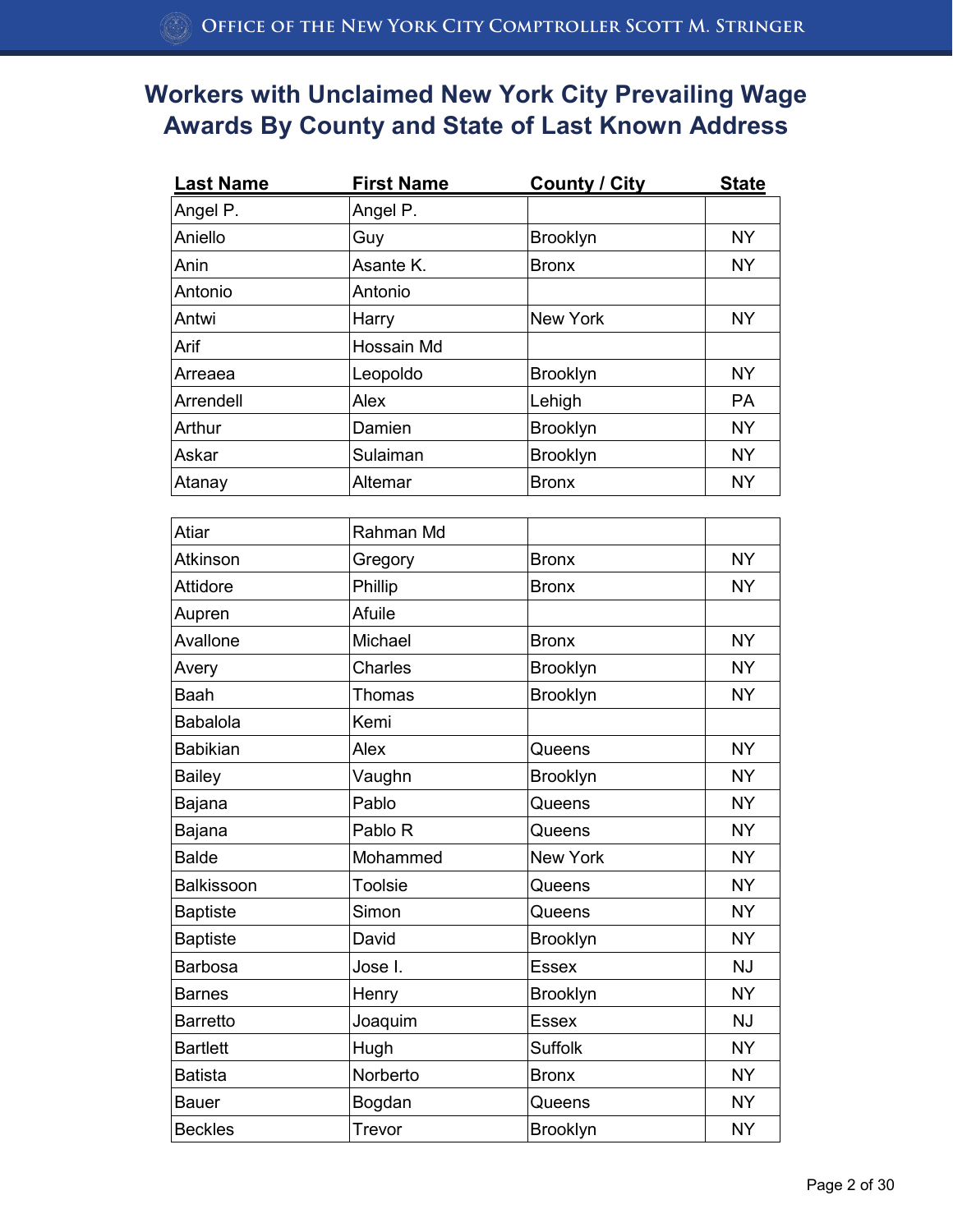| <b>Last Name</b>      | <b>First Name</b> | <b>County / City</b> | <b>State</b> |
|-----------------------|-------------------|----------------------|--------------|
| Beepat                | Seeraj            | Queens               | <b>NY</b>    |
| <b>Beharry-Harris</b> | <b>Dolly</b>      | Putnam               | <b>NY</b>    |
| <b>Bekiri</b>         | Laim              | Brooklyn             | <b>NY</b>    |
| <b>Belli</b>          | Clarence          | <b>Bronx</b>         | <b>NY</b>    |
| <b>Belli</b>          | Alban             | <b>Brooklyn</b>      | <b>NY</b>    |
| <b>Benedetti</b>      | <b>Ueberson</b>   | Westchester          | <b>NY</b>    |
| <b>Benedith Perez</b> | Yasman            | <b>Bronx</b>         | <b>NY</b>    |
| <b>Bennett</b>        | Frederick         | <b>Bronx</b>         | <b>NY</b>    |
| <b>Bennett</b>        | Gloria            | Brooklyn             | <b>NY</b>    |
| Bermejo               | Jose V.           |                      |              |
| <b>Bermeso</b>        | Juan              | Queens               | <b>NY</b>    |
| <b>Bermudez</b>       | Sandra Patricia   | Queens               | <b>NY</b>    |
| <b>Bermudez</b>       | Freddy            | Queens               | <b>NY</b>    |
| <b>Betancourt</b>     | Edwin             | <b>Bronx</b>         | <b>NY</b>    |
| <b>Bhavsar</b>        | Thankubhai        | <b>Bronx</b>         | <b>NY</b>    |
| <b>Bielecki</b>       | Andrjez           | <b>New York</b>      | <b>NY</b>    |
| <b>Bing</b>           | James             | <b>Staten Island</b> | <b>NY</b>    |
| <b>Blackshear</b>     | Jesse             | Nassau               | <b>NY</b>    |
| Bladon                | Diego             | Queens               | <b>NY</b>    |
| <b>Blake</b>          | Troy J.           | <b>Brooklyn</b>      | <b>NY</b>    |
| <b>Bland</b>          | Jerrel            | <b>New York</b>      | <b>NY</b>    |
| Blandon               | John              | Queens               | <b>NY</b>    |
|                       |                   |                      |              |
| Bligen                | Jermaine          | <b>New York</b>      | <b>NY</b>    |
| Boateng               | Alex              | <b>Bronx</b>         | <b>NY</b>    |
| <b>Bobb</b>           | Olga              | <b>Brooklyn</b>      | <b>NY</b>    |

| JUNICILITY | ו אפטא ויטו     | 1 Y L     |
|------------|-----------------|-----------|
| Alex       | <b>Bronx</b>    | <b>NY</b> |
| Olga       | <b>Brooklyn</b> | <b>NY</b> |
| Lorraine   | Orange          | <b>NY</b> |
| Joseph     | Orange          | <b>NY</b> |
| Serafin A. | <b>Brooklyn</b> | <b>NY</b> |
| Vladimir   | <b>Brooklyn</b> | <b>NY</b> |
| Wayne      |                 |           |
| Angela     | Nassau          | <b>NY</b> |
| Francisco  | Nassau          | <b>NY</b> |
| James      | <b>Bronx</b>    | <b>NY</b> |
| Robert     | <b>Bronx</b>    | <b>NY</b> |
|            |                 |           |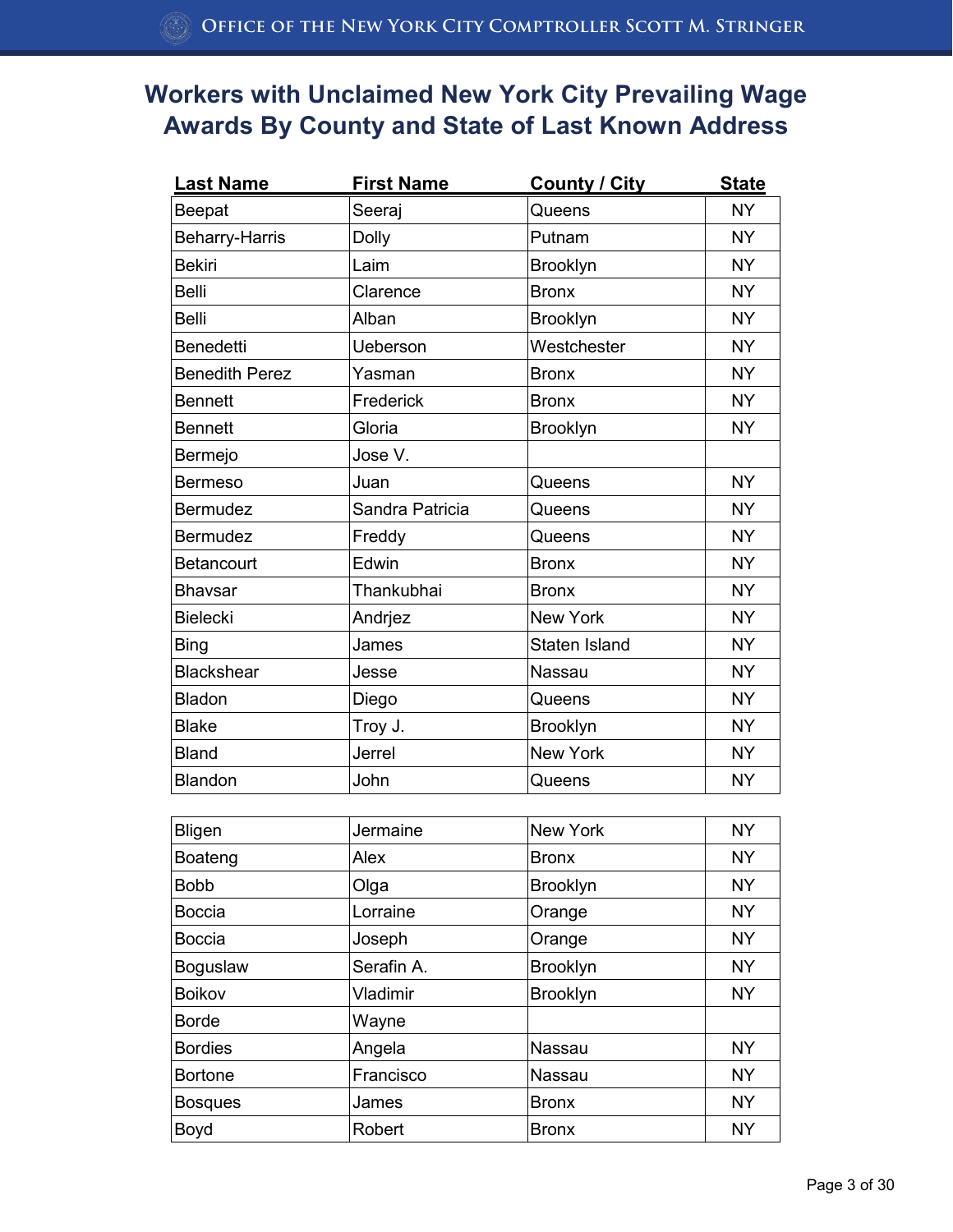| <b>Last Name</b>  | <b>First Name</b> | <b>County / City</b> | <b>State</b> |
|-------------------|-------------------|----------------------|--------------|
| <b>Branch</b>     | Madan             | Queens               | <b>NY</b>    |
| <b>Brendon</b>    | <b>Brendon</b>    |                      |              |
| Brinson lii       | John A            | Queens               | <b>NY</b>    |
| <b>Brisport</b>   | Collin            | <b>Brooklyn</b>      | <b>NY</b>    |
| <b>Brister</b>    | Elijah            | Queens               | <b>NY</b>    |
| <b>Brooker</b>    | Prince            | <b>Bronx</b>         | <b>NY</b>    |
| <b>Brooks</b>     | Pauline           | Queens               | <b>NY</b>    |
| <b>Brown</b>      | Craig             | Nassau               | <b>NY</b>    |
| <b>Brown</b>      | Michael G.        |                      |              |
| <b>Brown</b>      | James             |                      |              |
| <b>Brown</b>      | Anthony           | <b>Brooklyn</b>      | <b>NY</b>    |
| <b>Bruen</b>      | Godfrey           | Brooklyn             | NY.          |
| <b>Brunson</b>    | Lakeysha          | Brooklyn             | <b>NY</b>    |
| <b>Bruton</b>     | William           | <b>New York</b>      | <b>NY</b>    |
| <b>Bryant</b>     | Ida               | Brooklyn             | <b>NY</b>    |
| <b>Bryant</b>     | Maurice S.        | Staten Island        | <b>NY</b>    |
| Brzozowski        | Grezegorz         | Brooklyn             | <b>NY</b>    |
| <b>Buestan</b>    | Luis              | <b>Bronx</b>         | <b>NY</b>    |
| <b>Bunch</b>      | Gaye              | <b>Brooklyn</b>      | <b>NY</b>    |
| <b>Burneo</b>     | Ruth              | New York             | <b>NY</b>    |
| <b>Bustamante</b> | Juan              |                      |              |
| Cabaj             | Piotr             | Queens               | <b>NY</b>    |
| Cabreja           | Abelmi            | Bergen               | <b>NJ</b>    |
| Cabrera           | Jose              | New York             | <b>NY</b>    |
| Cacace            | Donenico          |                      |              |
| Caceres           | Jose              | <b>Bronx</b>         | <b>NY</b>    |
| Cajas             | Jose              | Queens               | <b>NY</b>    |
| Calego            | Alejandrina       |                      |              |
| Calle             | Saul              | Brooklyn             | <b>NY</b>    |
| Calle             | Jose Antonio      |                      |              |
| Cambizaca         | Erwin L.          | <b>Brooklyn</b>      | <b>NY</b>    |
| Cambrera          | Pompeyo           | Queens               | <b>NY</b>    |
| Camean            | Manuel            | Brooklyn             | <b>NY</b>    |

| ' ف | Campbell<br>חורזי<br>ueens<br>N |
|-----|---------------------------------|
|-----|---------------------------------|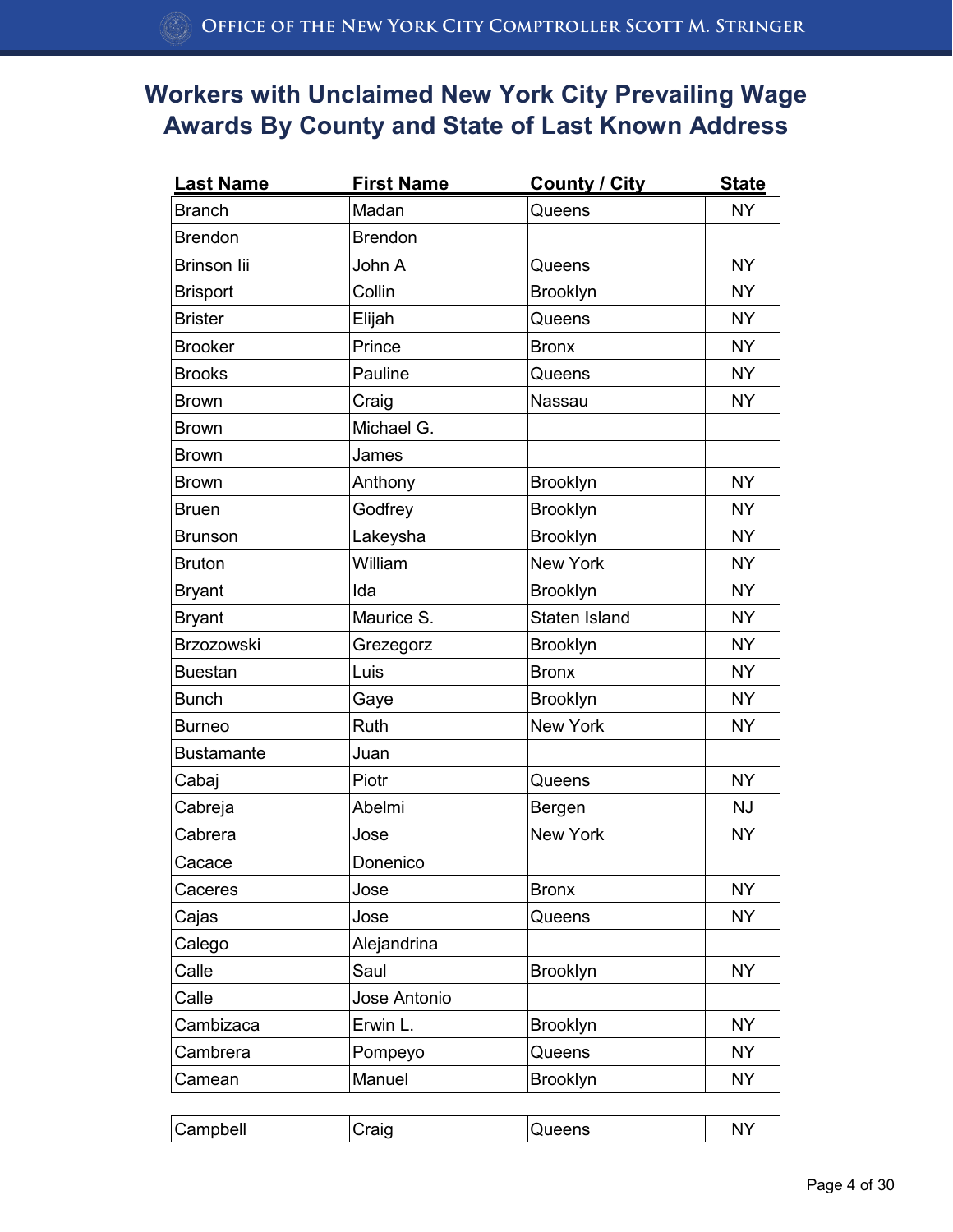| <b>Last Name</b> | <b>First Name</b> | <b>County / City</b> | <b>State</b> |
|------------------|-------------------|----------------------|--------------|
| Campi            | Elio              | Brooklyn             | <b>NY</b>    |
| Cancel           | Miguel            | <b>Bronx</b>         | <b>NY</b>    |
| Candelario       | Marcos            | <b>Bronx</b>         | <b>NY</b>    |
| Capbell          | Naomi             | <b>Bronx</b>         | <b>NY</b>    |
| Capellan         | Yngrid            | <b>Bronx</b>         | NY.          |
| Capouzzo         | Clarence          | Nassau               | <b>NY</b>    |
| Caraballo        | Timothy           | Queens               | <b>NY</b>    |
| Carillo          | Alfredo           | <b>Norcross</b>      | GA           |
| Carl             | Maxi              | <b>Brooklyn</b>      | <b>NY</b>    |
| Carlo            | Hector            | <b>Bronx</b>         | <b>NY</b>    |
| Carlos           | Luis              | Hudson               | <b>NJ</b>    |
| Carmona          | Edgar             | Queens               | <b>NY</b>    |
| Carrero          | Fulgencio         | <b>Bronx</b>         | <b>NY</b>    |
| Carreto          | Jose L.           | Queens               | <b>NY</b>    |
| Carrol           | Patrick           | Queens               | <b>NY</b>    |
| Castaneda        | Alfonso           | Staten Island        | NY.          |
| Castellanos      | Richard           | Fairfield            | <b>CT</b>    |
| Castillo         | Luis              | Queens               | <b>NY</b>    |
| Castillo         | Marco             | Queens               | <b>NY</b>    |
| Castillo         | Antonio           | Queens               | <b>NY</b>    |
| Castro           | Roberto           | Nassau               | <b>NY</b>    |
| Castro           | Juan              | <b>Bronx</b>         | <b>NY</b>    |
| Castro           | Juan              | <b>Bronx</b>         | <b>NY</b>    |
| Castro           | E                 |                      |              |
| Catwell          | Henderson         |                      |              |
| Cespedes         | Alfredo           | Westchester          | <b>NY</b>    |
| Chachlowski      | Wojciech          | Brooklyn             | <b>NY</b>    |
| Chaim            | Chaim             |                      |              |
| Chand            | Laz               | Queens               | <b>NY</b>    |
| Chaperon         | Raymond L.        | <b>Brooklyn</b>      | <b>NY</b>    |
| Chappell         | Eldridge          | Brooklyn             | <b>NY</b>    |
| Charles          | <b>Rubens</b>     | Brooklyn             | <b>NY</b>    |
| Charlie          | Charlie           |                      |              |
| <b>Cheeks</b>    | Tatiana           | <b>Bronx</b>         | <b>NY</b>    |
| Cheng            | Richard           | New York             | <b>NY</b>    |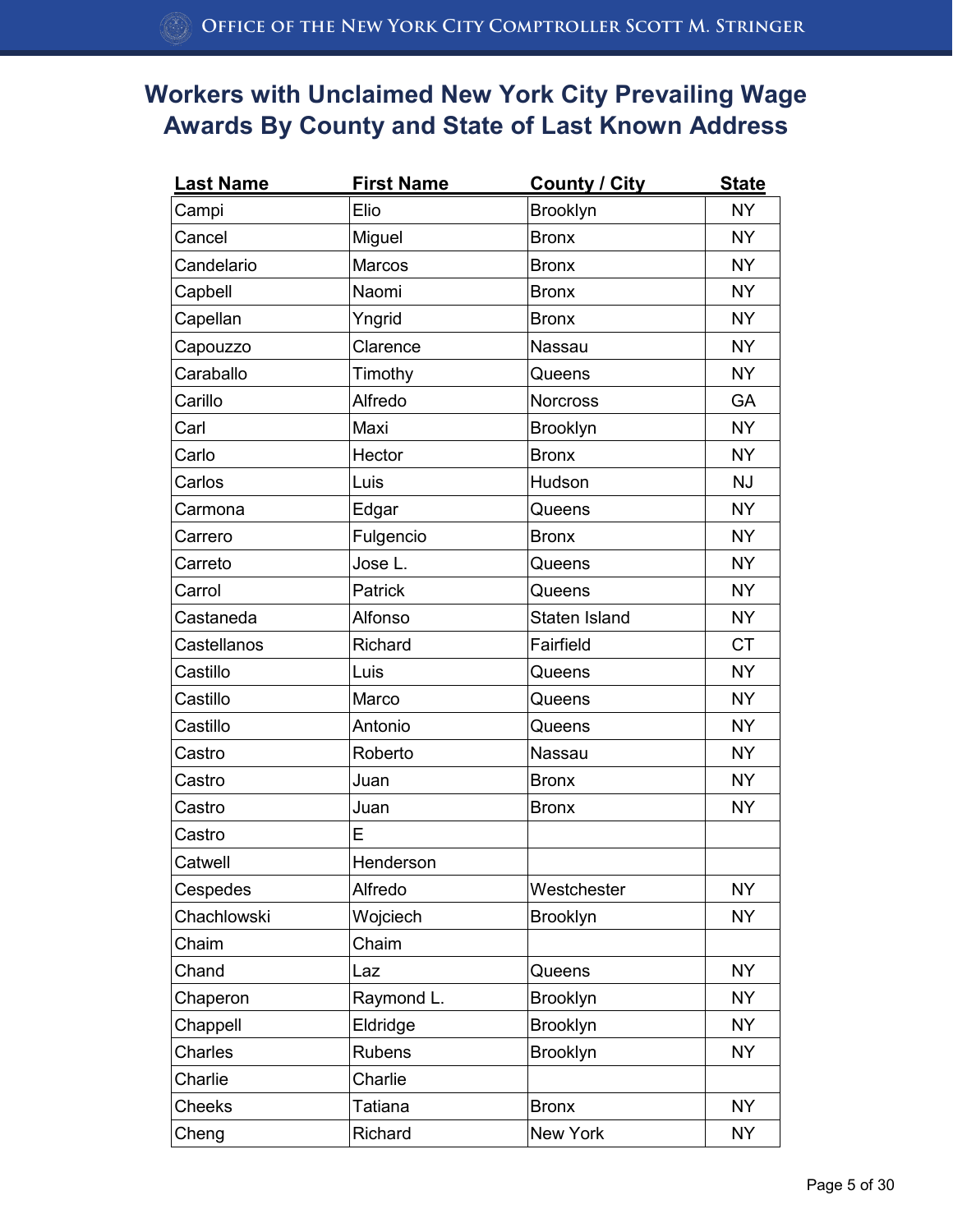| <b>Last Name</b> | <b>First Name</b> | <b>County / City</b> | <b>State</b> |
|------------------|-------------------|----------------------|--------------|
| <b>Chris</b>     | <b>Chris</b>      |                      |              |
| Ciraulo          | Michael           | Queens               | <b>NY</b>    |
| Cisternas        | Sergio            |                      |              |
| Clarke           | Douglas           | <b>Bronx</b>         | <b>NY</b>    |
| Claudio          | Anna              | <b>Brooklyn</b>      | <b>NY</b>    |
| Colas            | lan               | <b>Brooklyn</b>      | <b>NY</b>    |
| Colbert          | Timothy           | <b>Bronx</b>         | <b>NY</b>    |
| Coles            | <b>Bernard</b>    |                      |              |
| Colon            | Ramon             |                      |              |

| Cooper     | Nadia        | Queens          | <b>NY</b> |
|------------|--------------|-----------------|-----------|
| Corbett    | Ernestine    | <b>Bronx</b>    | <b>NY</b> |
| Corbett    | Michael      | Rockland        | <b>NY</b> |
| Cordero    | Alberto      | Queens          | <b>NY</b> |
| Cordero    | Jorge        | Queens          | <b>NY</b> |
| Corletto   | George A.    | Brooklyn        | <b>NY</b> |
| Coronel    | Gustavo      | Brooklyn        | <b>NY</b> |
| Correll    | Chad         | Validosta       | GA        |
| Corretjer  | Milton       | <b>Bronx</b>    | <b>NY</b> |
| Cortrell   | <b>Kurt</b>  | Orange          | <b>NY</b> |
| Cottrell   | Howard       | <b>Bronx</b>    | <b>NY</b> |
| Crandell   | Rodney       | Brooklyn        | <b>NY</b> |
| Creer, Jr  | Larry M      | <b>Bronx</b>    | <b>NY</b> |
| Crespo     | Miguel       | Brooklyn        | <b>NY</b> |
| Crespo     | Victor       | <b>Bronx</b>    | <b>NY</b> |
| Criolla    | Michael      | Queens          | <b>NY</b> |
| Croom      | Leven        | <b>Bronx</b>    | <b>NY</b> |
| Cruez      | Joel F.      | Rome            | <b>GA</b> |
| Cruz       | Javier       | Queens          | <b>NY</b> |
| Cruz       | Mark Anthony | <b>New York</b> | <b>NY</b> |
| Cruz       | Rafael       | <b>Bronx</b>    | <b>NY</b> |
| Csatari    | George       | Queens          | <b>NY</b> |
| Cuba       | Cuba         |                 |           |
| Cunningham | Veronica     | Brooklyn        | <b>NY</b> |
| Cyz        | Jerry        |                 |           |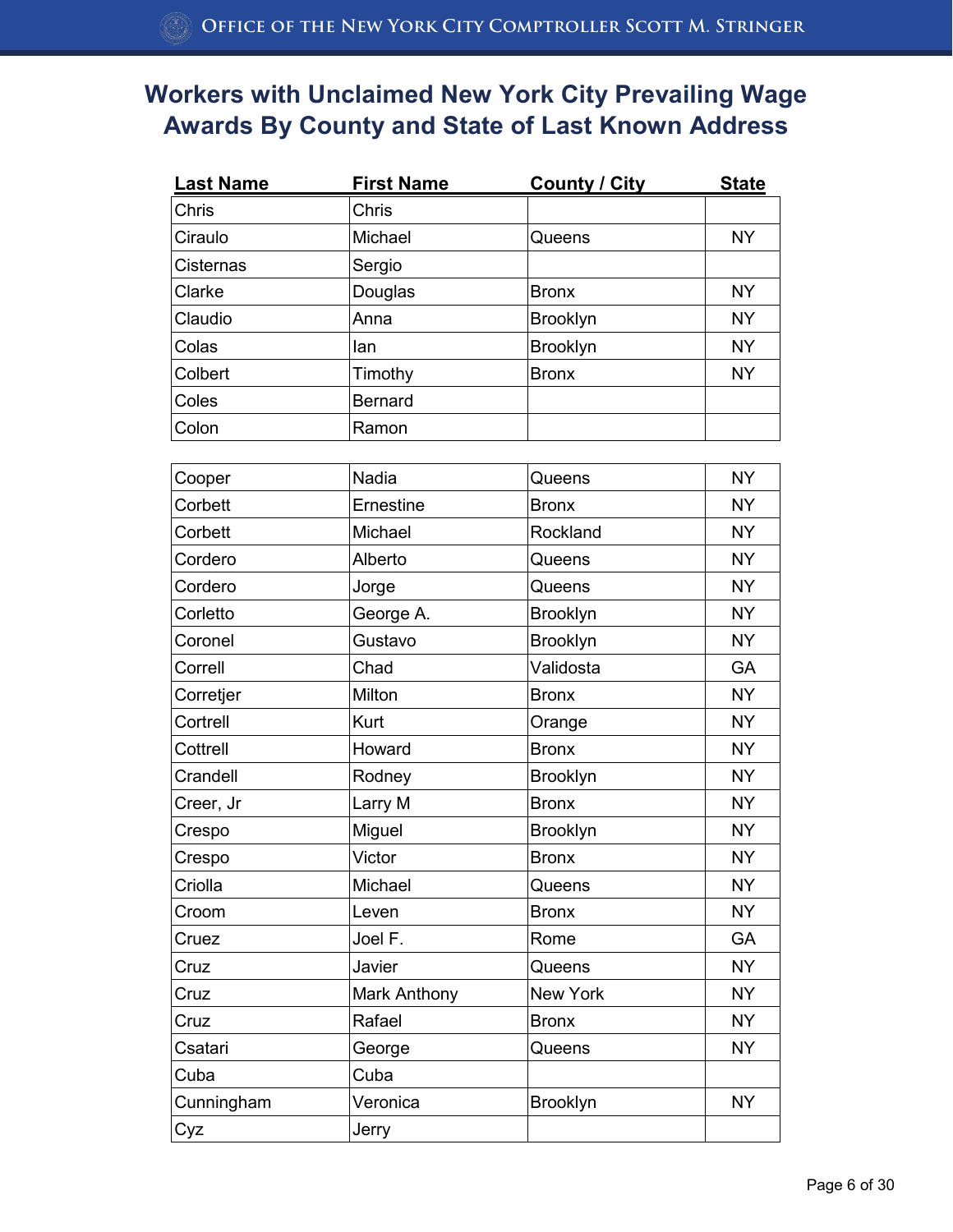| <b>Last Name</b> | <b>First Name</b> | <b>County / City</b> | <b>State</b> |
|------------------|-------------------|----------------------|--------------|
| Dabel            | Maxime            | Brooklyn             | <b>NY</b>    |
| Dacosta          | Tessa             | Brooklyn             | <b>NY</b>    |
| Dalessio         | Stephen D.        | <b>Dutchess</b>      | <b>NY</b>    |
| Dalleo           | Frank             | Brooklyn             | <b>NY</b>    |
| Danclair         | Vernon            | Brooklyn             | <b>NY</b>    |
| Daniel           | Stanley           | Brooklyn             | <b>NY</b>    |
| Daniel           | Daniel            |                      |              |
| <b>Daniels</b>   | Henry             | Queens               | <b>NY</b>    |
| Dardales Mario   | Doberto           | <b>Doraville</b>     | <b>GA</b>    |
| Dasilva          | Hernani           | <b>Essex</b>         | <b>NJ</b>    |
| Dattolo          | Luig              | Nassau               | <b>NY</b>    |
| Dattolo          | Frank             | Westchester          | <b>NY</b>    |
| Dattolo          | Vinny             | Nassau               | <b>NY</b>    |
| Dattolo          | Salvatore         | Nassau               | <b>NY</b>    |
| Dattolo          | Vincenzo          |                      |              |
| Dattolo          | Santo             | Nassau               | <b>NY</b>    |
| Dave             | Dave              |                      |              |
| Davenport Jr.    | James             |                      |              |
| David            | Francois          | Monroe               | PA           |
| David            | David             |                      |              |
|                  |                   |                      |              |
| Davis            | Gregg G.          | Queens               | <b>NY</b>    |
| Davis            | Lawanda           | <b>Rrooklyn</b>      | <b>NY</b>    |

| Davis            | Gregg G.   | Queens          | NY        |
|------------------|------------|-----------------|-----------|
| Davis            | Lawanda    | <b>Brooklyn</b> | <b>NY</b> |
| Davis            | Shaquan    | <b>Brooklyn</b> | <b>NY</b> |
| Dayle            | Aiden      | Queens          | <b>NY</b> |
| Dayne            | Linda      | Queens          | <b>NY</b> |
| Deccado          | Evelyn     | Queens          | <b>NY</b> |
| Degazon          | Anthony M. | <b>Brooklyn</b> | <b>NY</b> |
| Del Agila        | Edgar      | <b>Bronx</b>    | <b>NY</b> |
| Delacruz         | Carlos     | Westchester     | <b>NY</b> |
| Delarosa         | Alejandro  | New York        | <b>NY</b> |
| <b>Delisfort</b> | Roslyn     | <b>Bronx</b>    | <b>NY</b> |
| Denton           | Gregory D. | <b>Brooklyn</b> | <b>NY</b> |
| Deo              | Radhika    | <b>Bronx</b>    | <b>NY</b> |
| Derogene         | Natasha    | Nassau          | <b>NY</b> |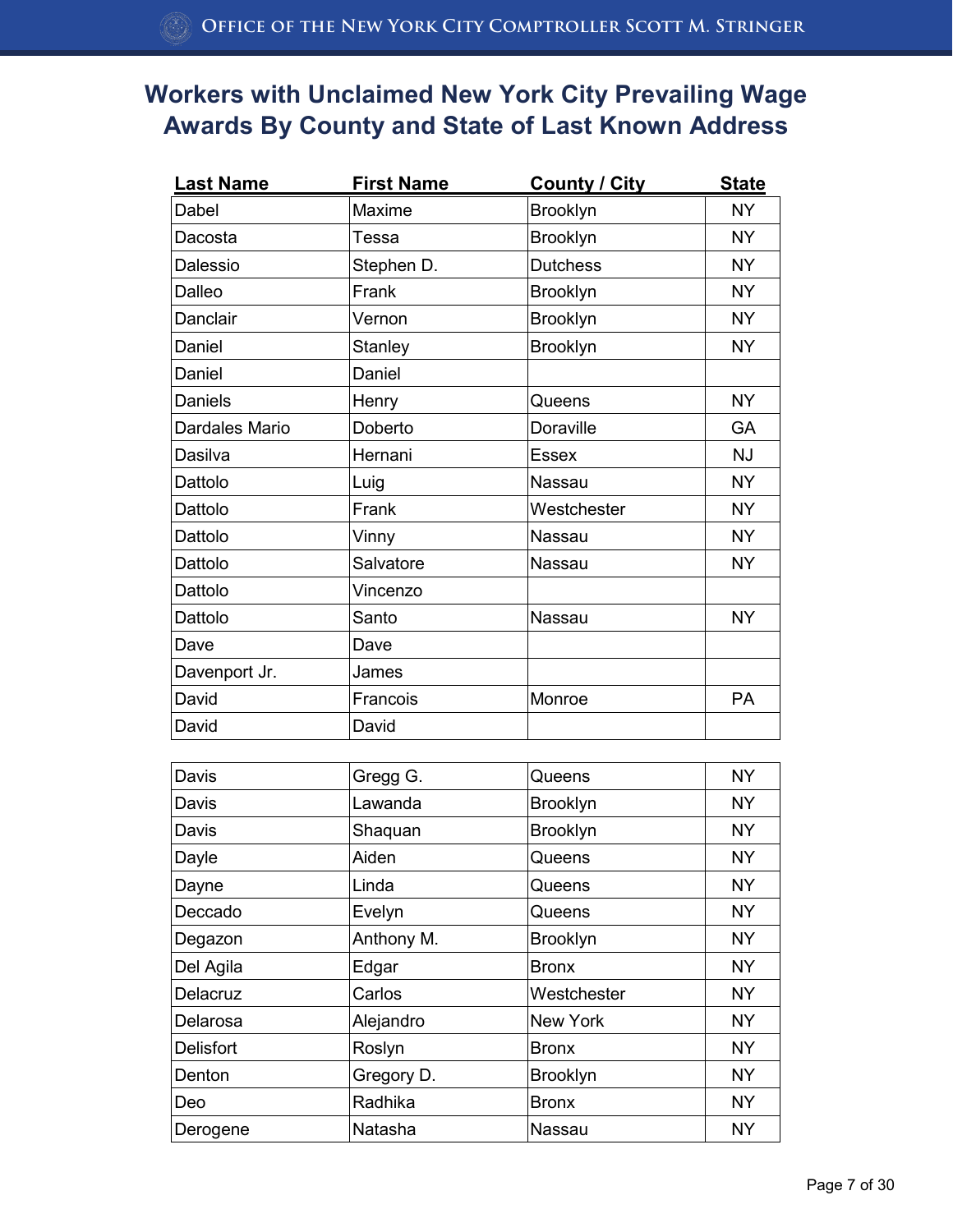| <b>Last Name</b> | <b>First Name</b> | <b>County / City</b> | <b>State</b> |
|------------------|-------------------|----------------------|--------------|
| Dey              | William F.        | Nassau               | <b>NY</b>    |
| <b>Diakite</b>   | Mariam            | New York             | <b>NY</b>    |
| Diaz             | Manuel            | Queens               | <b>NY</b>    |
| <b>Diaz</b>      | Yaritza           | <b>Brooklyn</b>      | <b>NY</b>    |
| Diaz             | Richard           | Brooklyn             | <b>NY</b>    |
| <b>Diaz</b>      | Emanuel           | <b>Suffolk</b>       | <b>NY</b>    |
| <b>Diaz</b>      | Crescencio        | Staten Island        | <b>NY</b>    |
| Diaz             | Jorge             | Staten Island        | <b>NY</b>    |
| Diaz             | Juan C.           | <b>Essex</b>         | <b>NJ</b>    |
| Diaz             | Martin            | <b>Staten Island</b> | <b>NY</b>    |
| <b>Dieste</b>    | Juan              | Hudson               | <b>NJ</b>    |
| Diogenes         | Flores            | <b>Bronx</b>         | <b>NY</b>    |
| Domanowski       | Jaroslaw          | Bergen               | <b>NJ</b>    |
| Domingues        | Silvestre         | Bergen               | <b>NJ</b>    |
| Dominguez        | Juan              |                      |              |
| <b>Dosil</b>     | Domingo           | Hudson               | <b>NJ</b>    |
| <b>Drozd</b>     | Thomas            | Brooklyn             | <b>NY</b>    |
| Drummong         | Gary              | <b>Bronx</b>         | <b>NY</b>    |
| Dsegarra         | Guillermo         | Queens               | <b>NY</b>    |
| Duah             | Agyeman           | <b>Bronx</b>         | <b>NY</b>    |
| Duardo           | Orestes           | <b>Bronx</b>         | <b>NY</b>    |
| <b>Dublas</b>    | Tovar             |                      |              |
| Dubrawa          | Kyle              | Passaic              | <b>NJ</b>    |
| Dunn             | Antwyne           | Brooklyn             | <b>NY</b>    |
| <b>Dykes</b>     | Tamara            | Brooklyn             | <b>NY</b>    |
| <b>Dzedzits</b>  | <b>Taras</b>      | Queens               | <b>NY</b>    |
| Eastman          | Elizabeth         | <b>Brooklyn</b>      | <b>NY</b>    |
| Edgard           | Jean              | <b>Brooklyn</b>      | <b>NY</b>    |
| Edmin            | Edmin             |                      |              |
| Efrain           | <b>Benito</b>     | <b>Tucker</b>        | GA           |
| Elbadawy         | Awad              |                      |              |

| Elias              | Cliff | <b>Bronx</b> | NY |
|--------------------|-------|--------------|----|
| <b>Elisashvili</b> | David | Brooklyn     | NY |
| Elizandro          | Pedro | ∣Nassau      | NY |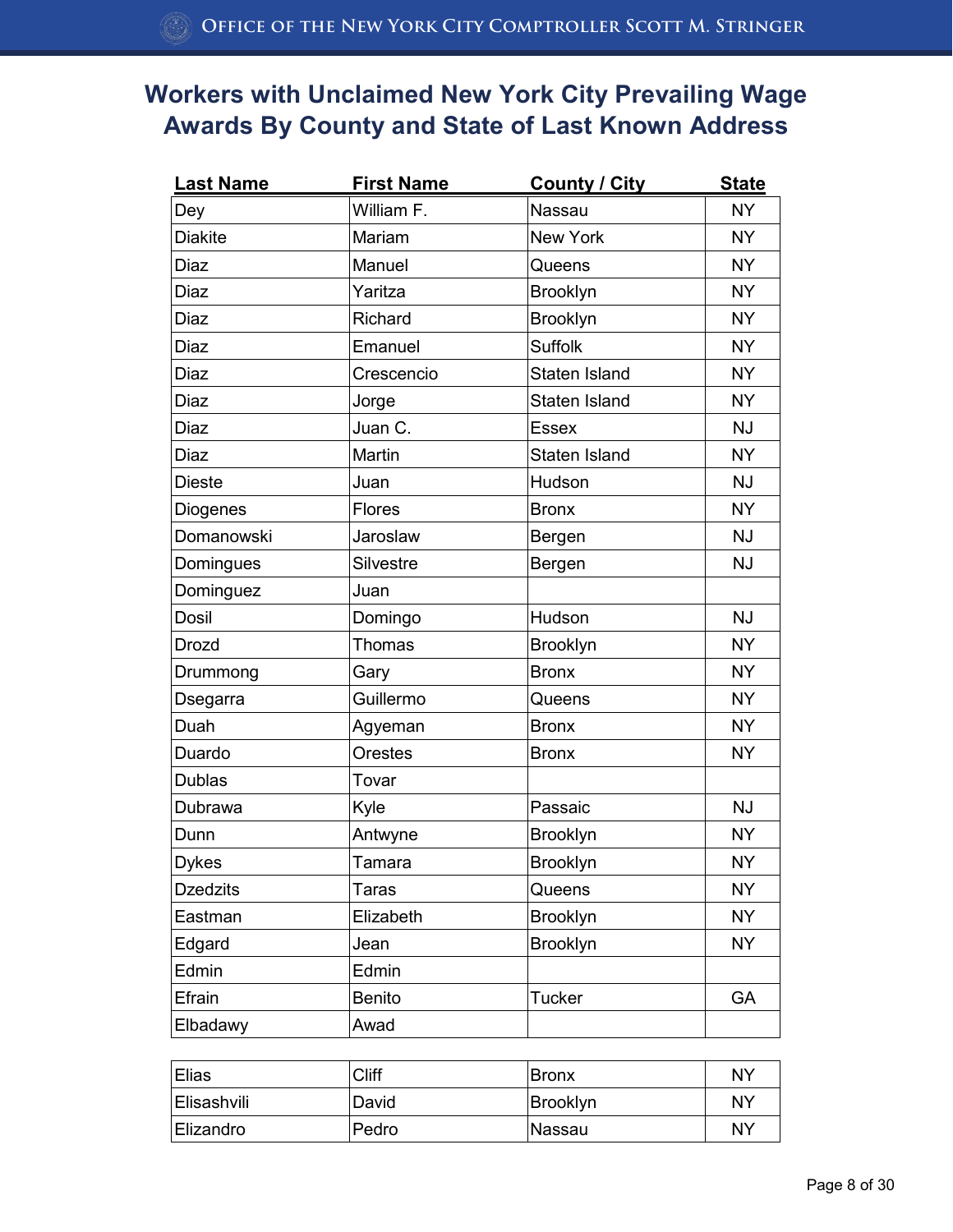| <b>Last Name</b> | <b>First Name</b> | <b>County / City</b> | <b>State</b> |
|------------------|-------------------|----------------------|--------------|
| Elsayed          | Gad               |                      |              |
| Elsner           | Gustavo           |                      |              |
| English          | Patricia M.       | <b>Suffolk</b>       | <b>NY</b>    |
| Ernesto          | Ernesto           |                      |              |
| Ernst            | Richard           | Hudson               | <b>NJ</b>    |
| Ersking          | E                 | <b>Bronx</b>         | <b>NY</b>    |
| Escalante        | Alexi             | Queens               | <b>NY</b>    |
| Escano           | Elvin             |                      |              |
| Espada           | Greg              | <b>Bronx</b>         | <b>NY</b>    |
| Espinol          | Donny             | <b>Brooklyn</b>      | <b>NY</b>    |
| Espinosa         | Eduardo R         |                      |              |
| Espinoza         | J                 | <b>Brooklyn</b>      | <b>NY</b>    |
| Estrada          | Amner             | <b>Bronx</b>         | <b>NY</b>    |
| Estrada          | Wilson            | <b>Bronx</b>         | <b>NY</b>    |
| Etwara           | Katenarine        | <b>Brooklyn</b>      | <b>NY</b>    |
| Eusebio          | Erguin, Jr.       | <b>Bronx</b>         | <b>NY</b>    |
| Evans            | Sequawana         | <b>Bronx</b>         | <b>NY</b>    |
| Evans            | <b>Steven</b>     | Staten Island        | <b>NY</b>    |
| Ezeomenaka       | Obinna            | <b>Bronx</b>         | <b>NY</b>    |
| Fabien           | Fabiola           | <b>Brooklyn</b>      | <b>NY</b>    |
| Farmer           | Jennifer          | Brooklyn             | <b>NY</b>    |
| Fasasi           | lyabode           | <b>Brooklyn</b>      | <b>NY</b>    |
| Felator          | Paul              | <b>Bronx</b>         | <b>NY</b>    |
| Fensterer        | Kenneth           |                      |              |
| Ferguson         | Susan M.          | <b>Bronx</b>         | <b>NY</b>    |
| Ferrada          | Roger             | Queens               | <b>NY</b>    |
| Ferreira         | Roberto C.        | <b>Essex</b>         | <b>NJ</b>    |
| Ferrer           | Carlos            | <b>Brooklyn</b>      | <b>NY</b>    |
| <b>Fields</b>    | David             | New York             | <b>NY</b>    |
| Figueroa         | Aroldo            | Nassau               | <b>NY</b>    |
| Fitzpatrick      | Gary              | Nassau               | <b>NY</b>    |
| Fiyazuddeen      | Shaikh            | Queens               | <b>NY</b>    |
| <b>Flores</b>    | Martin            | <b>Brooklyn</b>      | <b>NY</b>    |
| Forfeiture       | Ζ                 |                      |              |
| Fornah           | Aruna             | <b>Bronx</b>         | <b>NY</b>    |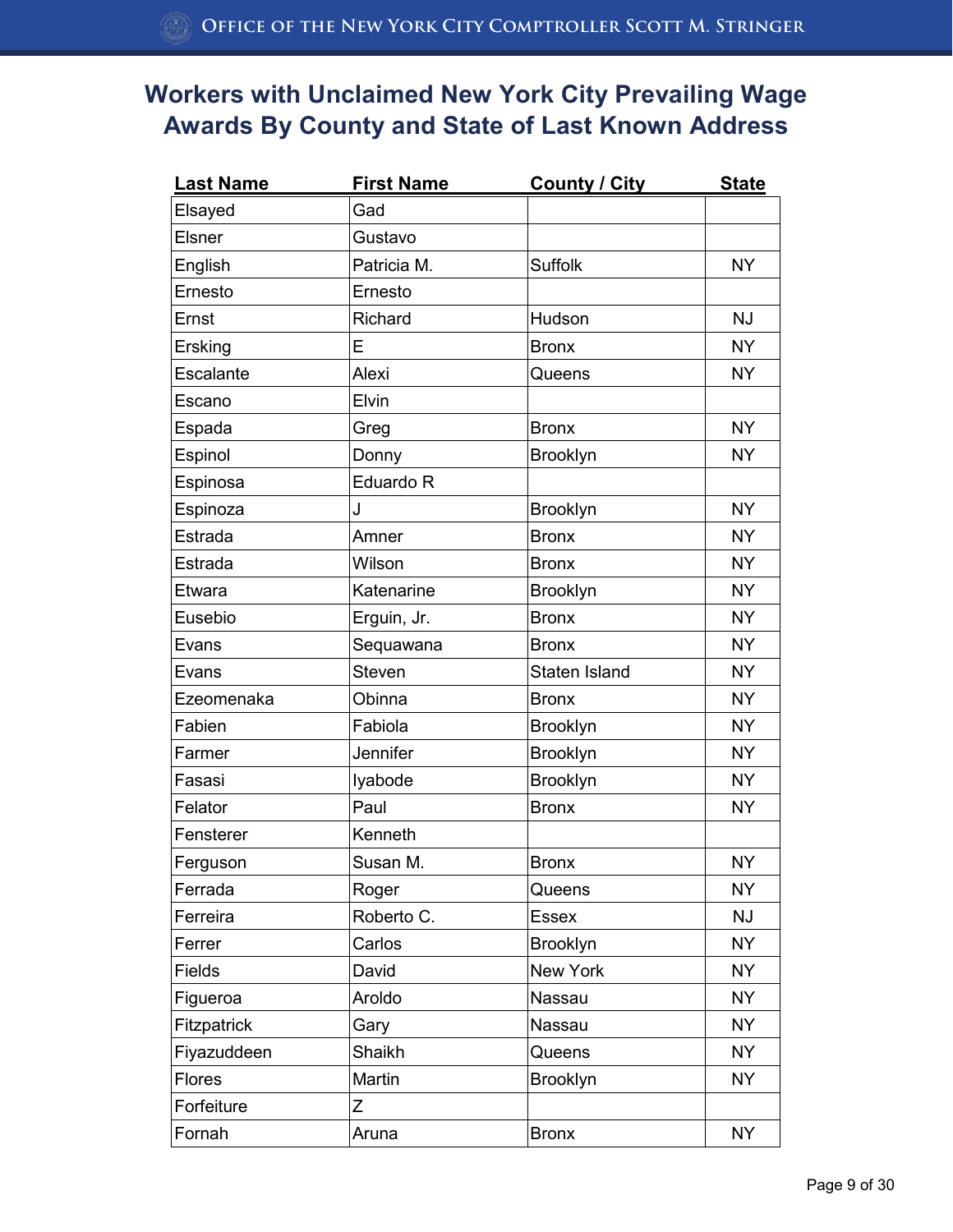| <b>Last Name</b> | <b>First Name</b> | <b>County / City</b> | <b>State</b> |
|------------------|-------------------|----------------------|--------------|
| Forte            | Craig             | Nassau               | <b>NY</b>    |
| Forte            | Michael           | Queens               | <b>NY</b>    |
| Franchia         | Jose              | Union                | NJ           |
| Francis          | <b>Irvin</b>      | <b>Bronx</b>         | <b>NY</b>    |
| Francois         | Thamer            | <b>Brooklyn</b>      | <b>NY</b>    |
| Frank            | <b>Ulric</b>      |                      |              |
| Frasier          | Sharon            | New York             | <b>NY</b>    |

| Free      | Walter              | Bergen          | <b>NJ</b> |
|-----------|---------------------|-----------------|-----------|
| Funez     | Mario R.            | <b>Bronx</b>    | <b>NY</b> |
| Galarza   | Victor              | Queens          | <b>NY</b> |
| Gallardo  | Javier              | Queens          | <b>NY</b> |
| Gallego   | Jair Alonzo         | <b>Bronx</b>    | <b>NY</b> |
| Gallion   | Lennox              | <b>Bronx</b>    | <b>NY</b> |
| Gallopeni | <b>Busar</b>        |                 |           |
| Galloway  | M.                  |                 |           |
| Galluzzo  | <b>Dominick</b>     |                 |           |
| Galluzzo  | Domenico A.         |                 |           |
| Galluzzo  | Raymond T.          |                 |           |
| Galluzzo  | Louis S.            |                 |           |
| Gantier   | Pedro               | <b>Bronx</b>    | <b>NY</b> |
| Garate    | <b>Edgar Romero</b> | Queens          | <b>NY</b> |
| Garate    | Manuel              | Queens          | <b>NY</b> |
| Garate    | Segundo             | Queens          | <b>NY</b> |
| Garcia    | Galo                |                 |           |
| Garcia    | Iris                | Queens          | <b>NY</b> |
| Garcia    | Jorge               | Queens          | <b>NY</b> |
| Garcia    | Rosa                | Queens          | <b>NY</b> |
| Garcia    | Alexandra           | <b>New York</b> | <b>NY</b> |
| Garcia    | Juan J              | <b>Essex</b>    | <b>NJ</b> |
| Garcon    | John                | Queens          | <b>NY</b> |
| Gardner   | Omar C.             | <b>Bronx</b>    | <b>NY</b> |
| Garrett   | Wayne               |                 |           |
| Gassama   | Oumar               | <b>New York</b> | <b>NY</b> |
| Gaston    | Mariam              | Brooklyn        | <b>NY</b> |
|           |                     |                 |           |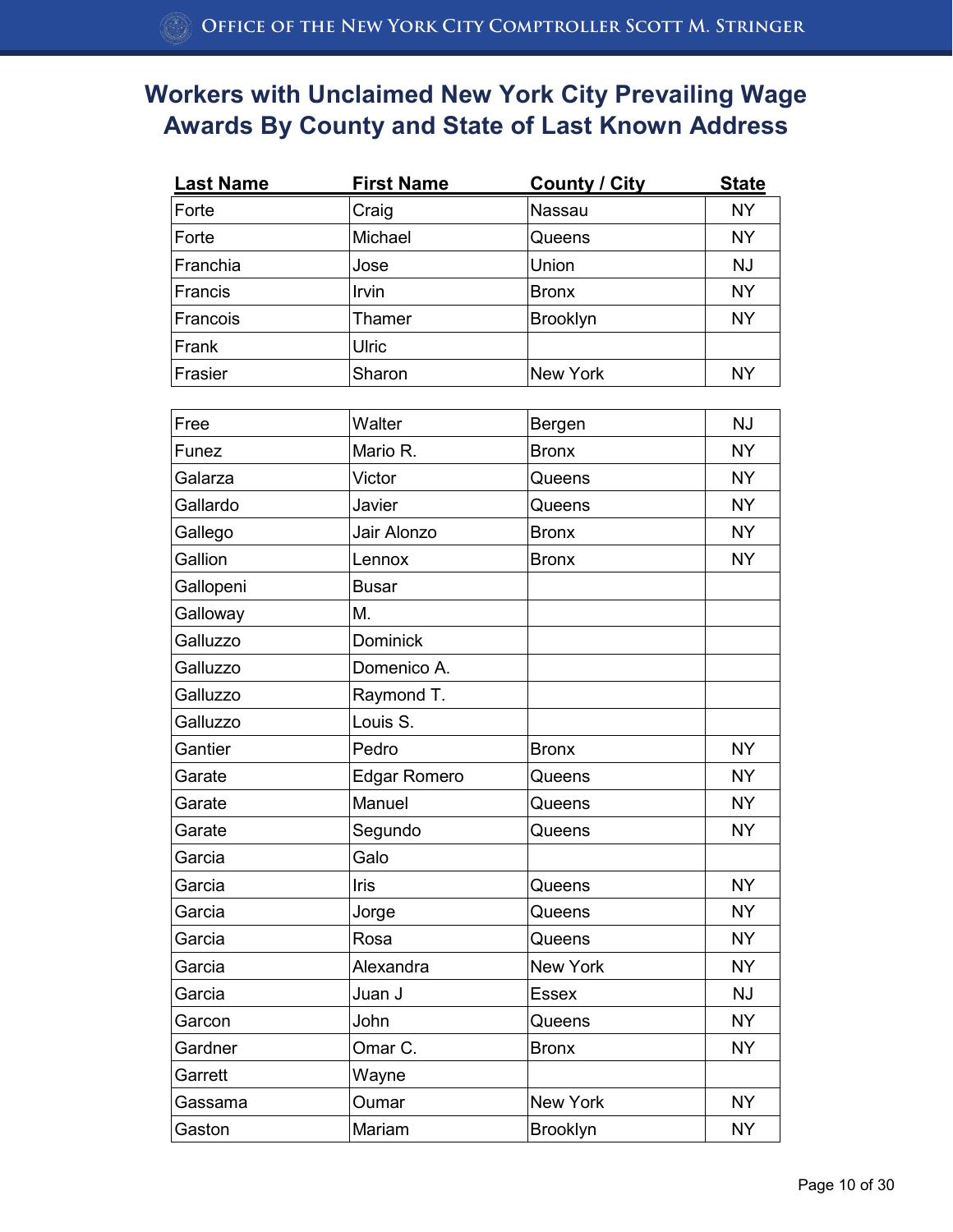| <b>Last Name</b> | <b>First Name</b> | <b>County / City</b> | <b>State</b> |
|------------------|-------------------|----------------------|--------------|
| Gawel            | <b>Jacek</b>      | <b>Brooklyn</b>      | <b>NY</b>    |
| Gayflower        | Teima             | <b>Brooklyn</b>      | <b>NY</b>    |
| Gbadebo          | Folorunso         | Staten Island        | <b>NY</b>    |
| George           | Jadonath          | <b>Bronx</b>         | <b>NY</b>    |
| Gerard           | <b>Bellange</b>   | <b>Brooklyn</b>      | <b>NY</b>    |
| Germosen         | Esteban           | <b>Bronx</b>         | <b>NY</b>    |
| Gheorehe         | Cezar             | Union                | <b>NJ</b>    |
| Gibson           | Robert G.         | <b>Brooklyn</b>      | NY.          |
| Gomez            | Luis              |                      |              |
| Gomez            | Jose              | Queens               | <b>NY</b>    |
| Gomez            | Manuel            | <b>Essex</b>         | NJ           |
| Gonzales         | Angel             |                      |              |
| Gonzalez         | M                 | <b>Brooklyn</b>      | NY.          |
| Gonzalez         | Carlos            |                      |              |
| Gonzalez         | Rafael            | Queens               | <b>NY</b>    |
| Gonzalez         | Antonio J.        | <b>Bronx</b>         | <b>NY</b>    |
| Gonzalez         | Oscar             | Nassau               | <b>NY</b>    |
| Goodlin          | Walter            | Queens               | <b>NY</b>    |

| Gorge     | Gorge        |                 |           |
|-----------|--------------|-----------------|-----------|
| Grabarz   | Adam         | <b>Brooklyn</b> | <b>NY</b> |
| Granada   | Thom         | Queens          | <b>NY</b> |
| Gray      | Claude G.    | <b>Bronx</b>    | <b>NY</b> |
| Gray      | Nathan       | <b>New York</b> | <b>NY</b> |
| Green     | Jamel        | <b>Essex</b>    | <b>NJ</b> |
| Greenwood | Eustace      | Queens          | <b>NY</b> |
| Grey      | <b>Barry</b> | Mercer          | <b>NJ</b> |
| Griffen   | Marc Anthony | <b>Bronx</b>    | <b>NY</b> |
| Griffith  | Athelstan    | <b>Brooklyn</b> | <b>NY</b> |
| Griffith  | Reynold      |                 |           |
| Gualipa   | Manuel       | <b>New York</b> | <b>NY</b> |
| Guerrero  | Lionel L     | Queens          | <b>NY</b> |
| Guerrero  | Rosa         | <b>New York</b> | <b>NY</b> |
| Guerro    | Luis         | <b>Essex</b>    | <b>NJ</b> |
| Guthrie   | Rhoan        | <b>Brooklyn</b> | <b>NY</b> |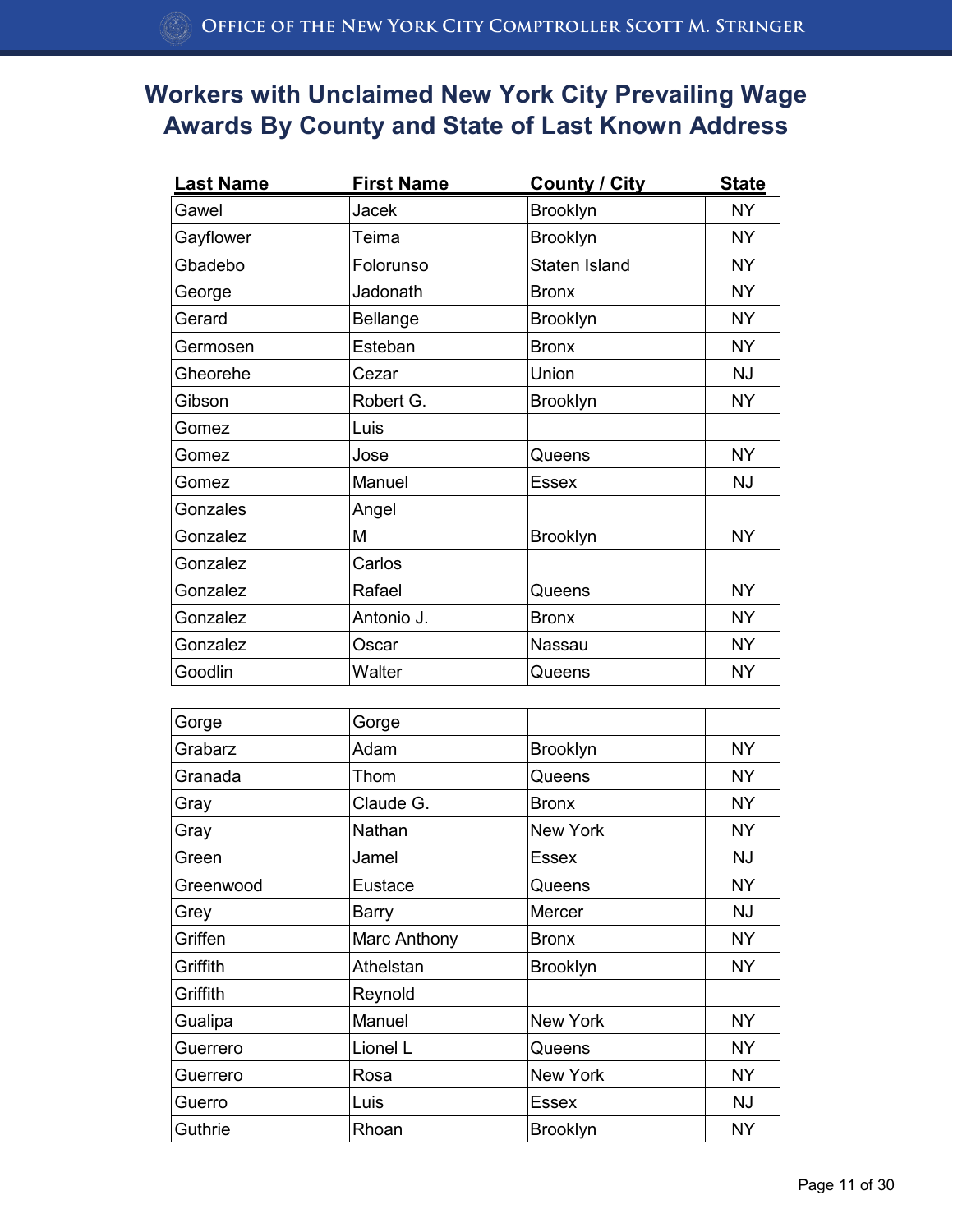| <b>Last Name</b> | <b>First Name</b> | <b>County / City</b> | <b>State</b> |
|------------------|-------------------|----------------------|--------------|
| Guy              | Guy               |                      |              |
| Haggins          | Ronald            | <b>Brooklyn</b>      | <b>NY</b>    |
| Haidara          | Ali               |                      |              |
| Halab            | Salfir            | Queens               | <b>NY</b>    |
| Halim            | Mohammed          | <b>Bronx</b>         | <b>NY</b>    |
| Hall             | Claudia           | <b>Brooklyn</b>      | <b>NY</b>    |
| Hallinan         | Peter             | <b>Nassau</b>        | <b>NY</b>    |
| Hampton          | John              | Brooklyn             | <b>NY</b>    |
| Hanoef           | <b>Basheer</b>    | <b>Brooklyn</b>      | <b>NY</b>    |
| Hansen           | Murray            | <b>Bronx</b>         | <b>NY</b>    |
| Hansen           | Murray            | <b>Bronx</b>         | <b>NY</b>    |
| Haque            | Mohd              | Queens               | <b>NY</b>    |
| Harris           | Keyah             |                      |              |
| Harris           | Kelly D.          | Brooklyn             | <b>NY</b>    |
| Harris           | Seymour           | <b>Bronx</b>         | <b>NY</b>    |
| Haugney          | Karl              | Queens               | <b>NY</b>    |
| Haynes           | Nisaa             | <b>Bronx</b>         | <b>NY</b>    |
| Hazel            | Mahenie I.        | <b>Brooklyn</b>      | <b>NY</b>    |
| Henderson        | <b>Bennie</b>     | <b>Bronx</b>         | <b>NY</b>    |
| Henderson        | <b>Bennie</b>     | <b>Bronx</b>         | <b>NY</b>    |
| Henderson        | James             | Rockland             | <b>NY</b>    |
| Henry            | Henry             |                      |              |
| Henvill          | Tiffany           | Brooklyn             | <b>NY</b>    |
| Herdon           | <b>Rick</b>       | Brooklyn             | <b>NY</b>    |
| Hernandez        | Teuni             |                      |              |
| Hernandez        | Castilo           | <b>Bronx</b>         | <b>NY</b>    |
| Hernandez        | Eduardo           | <b>Bronx</b>         | <b>NY</b>    |
| Hernandez        | Eleuterio         | Westchester          | <b>NY</b>    |
| Hernandez        | Rolando           | <b>Bronx</b>         | NY.          |
|                  |                   |                      |              |

| <b>Hernandez Solis</b> | Clemente  | Westchester        | NY |
|------------------------|-----------|--------------------|----|
| Herney                 | Duver     |                    |    |
| Herrera                | Oscar     | <b>Westchester</b> | ΝY |
| Hevko                  | Volodymyr | Queens             | NY |
| <b>Hicks</b>           | Edward    | Bergen             | NJ |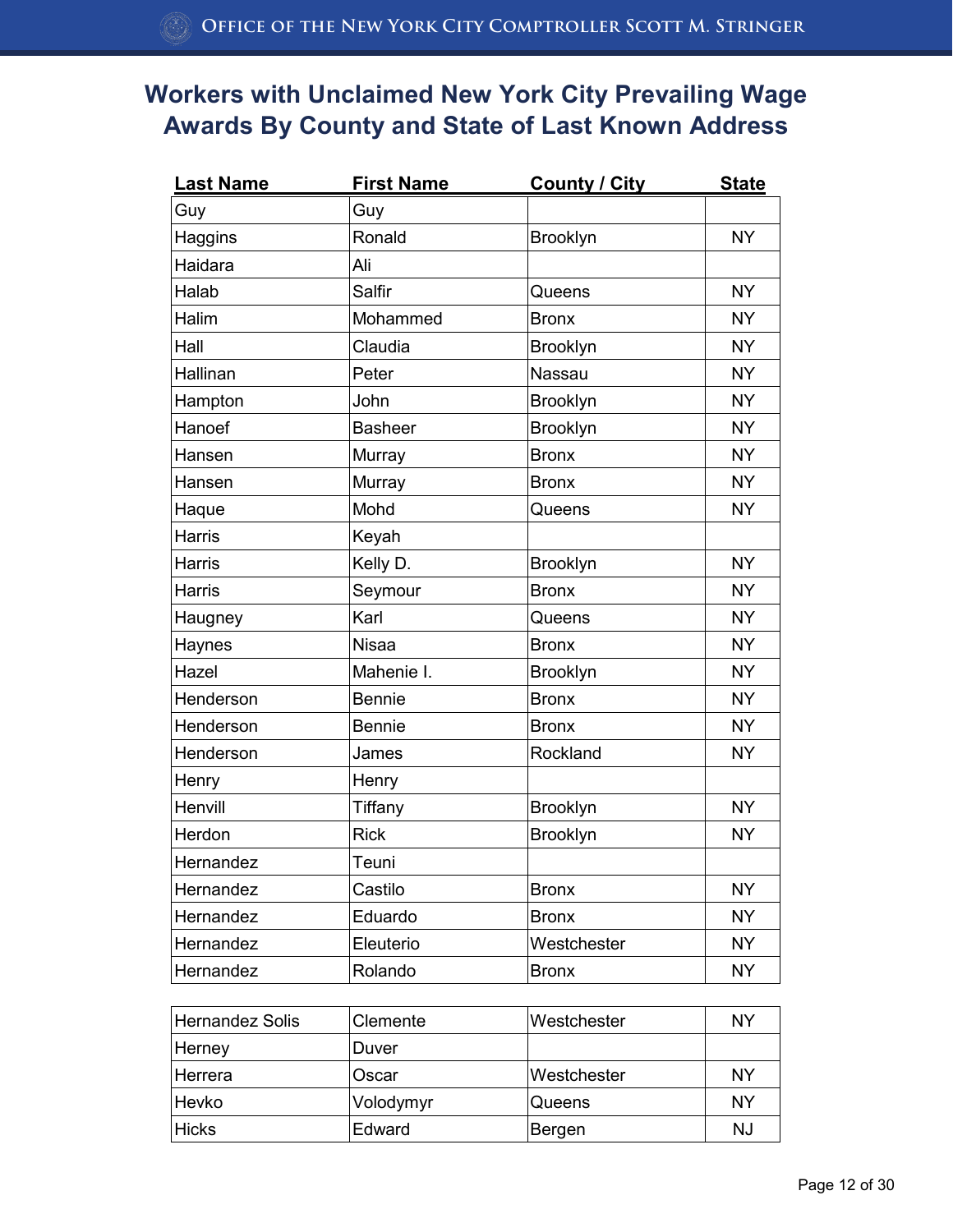| <b>Last Name</b> | <b>First Name</b>    | <b>County / City</b> | <b>State</b> |
|------------------|----------------------|----------------------|--------------|
| Hines            | George               | <b>New York</b>      | <b>NY</b>    |
| Hodge            | William              | <b>Brooklyn</b>      | <b>NY</b>    |
| Hodge            | Alvin                | New York             | <b>NY</b>    |
| Hood             | Earnest              | Brooklyn             | <b>NY</b>    |
| Hop              | Kevin                |                      |              |
| Hopstock         | Ronald               | Middlesex            | <b>NJ</b>    |
| Horton           | Jacqueline           | Brooklyn             | <b>NY</b>    |
| Howard           | Roland               | <b>New York</b>      | <b>NY</b>    |
| Huerla           | <b>Ismael Sabaia</b> |                      |              |
| Hunt             | Kareem               | <b>Bronx</b>         | <b>NY</b>    |
| Hurt             | Leon                 | <b>New York</b>      | <b>NY</b>    |
| Ifabiyi          | Taiwo                | <b>Brooklyn</b>      | <b>NY</b>    |
| Ilazarov         | Ratmir               | <b>Brooklyn</b>      | <b>NY</b>    |
| Illescas         | Javier               | Westchester          | <b>NY</b>    |
| Ingram           | Leroy                |                      |              |
| Islam            | Mohammed             | <b>Bronx</b>         | <b>NY</b>    |
| Jacobs           | Arnols B             | <b>Brooklyn</b>      | <b>NY</b>    |
| James            | James                |                      |              |
| Jamilal          | Mohamed              | Queens               | <b>NY</b>    |
| Jamison          | Anthony              | Queens               | <b>NY</b>    |
| Jamison          | <b>Barret L</b>      | <b>Brooklyn</b>      | <b>NY</b>    |
| Jarra            | Jose                 | Queens               | <b>NY</b>    |
| Jason            | Jason                |                      |              |
| <b>Jenkins</b>   | Michael              | <b>New York</b>      | <b>NY</b>    |
| Jerome           | Yves                 | <b>Bronx</b>         | <b>NY</b>    |
| Jerrerson        | Lloyd                | Queens               | <b>NY</b>    |
| Jesse            | Jesse                |                      |              |
| Jimenez          | Mera                 | Westchester          | <b>NY</b>    |
| Jioul            | Smail                | <b>Brooklyn</b>      | <b>NY</b>    |
| Joe              | Joe                  |                      |              |
| John (0403)      | John (0403)          |                      |              |
| John (8888)      | John (8888)          |                      |              |
| John Matt        | <b>John Matt</b>     |                      |              |
| Johnson          | lan                  | Queens               | <b>NY</b>    |
| Johnson          | Cheyonne             | Brooklyn             | <b>NY</b>    |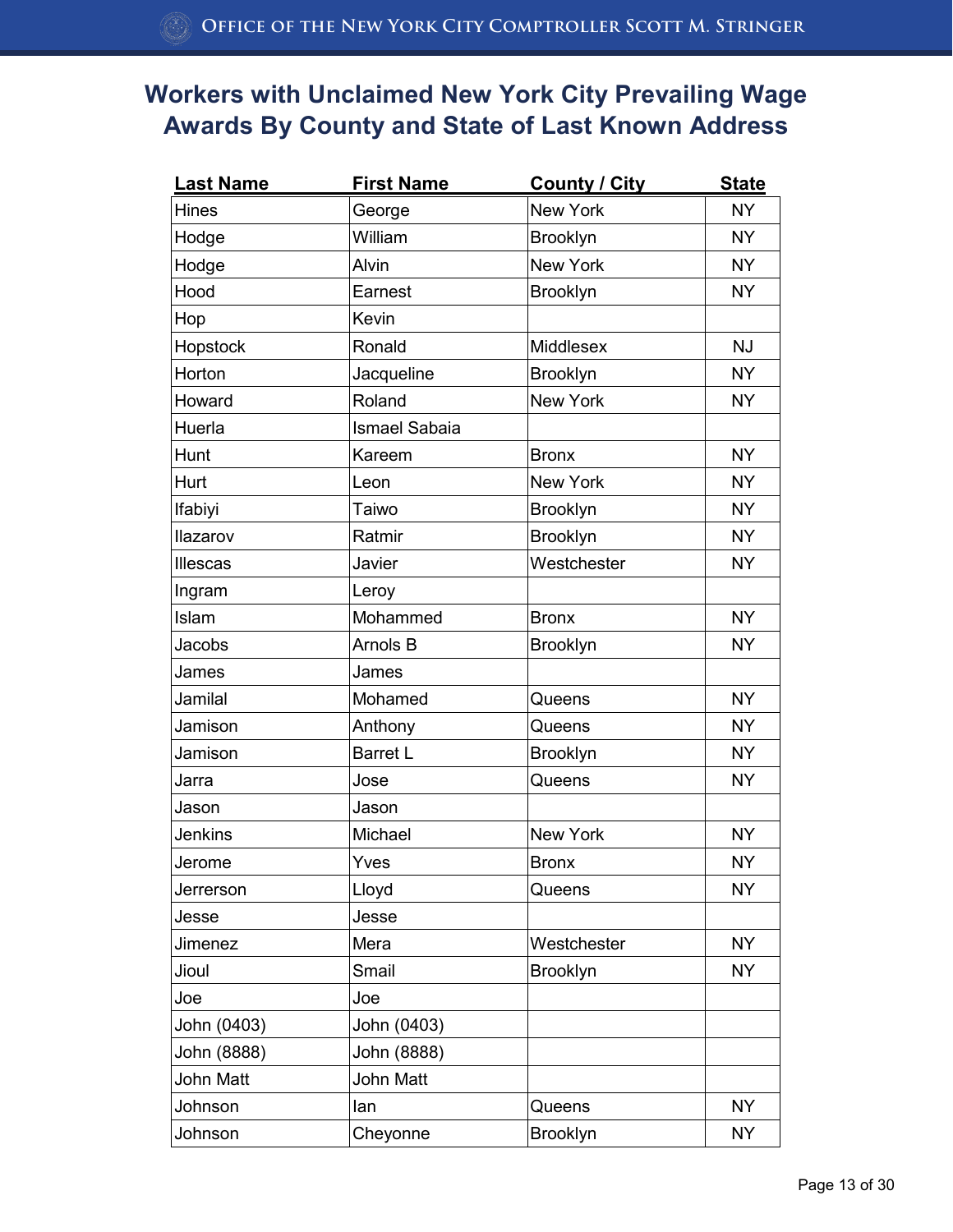| <b>Last Name</b> | <b>First Name</b> | <b>County / City</b> | <b>State</b> |
|------------------|-------------------|----------------------|--------------|
| Johnson          | Derrick N         | <b>Brooklyn</b>      | <b>NY</b>    |
| Johnson          | <b>Suzette</b>    |                      |              |
| Johnson          | Lamont            | Queens               | ΝY           |
| Johnson          | David             | E. Moline            | IL           |
| Johnson          | John Henry        | <b>Brooklyn</b>      | <b>NY</b>    |

| Johnson       | Paulette        | Brooklyn        | <b>NY</b> |
|---------------|-----------------|-----------------|-----------|
| Jolivert      | Jean            | Brooklyn        | <b>NY</b> |
| Jones         | Jermaine        | <b>Bronx</b>    | <b>NY</b> |
| Jones         | Parish          | <b>New York</b> | <b>NY</b> |
| Jones         | Preston         | <b>Bronx</b>    | <b>NY</b> |
| Jordan        | Michael Anthony | Queens          | <b>NY</b> |
| Jorge         | Jorge           |                 |           |
| Jose          | Jose            |                 |           |
| Joseph        | Albin           | <b>Bronx</b>    | <b>NY</b> |
| Joseph        | Juan            | <b>Brooklyn</b> | <b>NY</b> |
| Juarez        | Jorge P.        | Queens          | <b>NY</b> |
| Junaid        | Abimbola        | <b>Bronx</b>    | <b>NY</b> |
| Justiniano    | Patrick         | Nassau          | <b>NY</b> |
| Kakawa        | Anastasios      | Brooklyn        | <b>NY</b> |
| Kalejaiye     | Nurudeen        | Queens          | <b>NY</b> |
| Kaler         | Mohan Lal       | Queens          | <b>NY</b> |
| Kalouris      | Konlos          | Nassau          | <b>NY</b> |
| Kastrzewa     | Thomas          | Queens          | <b>NY</b> |
| Keldon        | Keldon          |                 |           |
| Kemraj        | Nankissore      | <b>Bronx</b>    | <b>NY</b> |
| Kennedy       | Daniel          | Brooklyn        | <b>NY</b> |
| Kennedy       | <b>Stuart</b>   | Queens          | <b>NY</b> |
| Kennedy       | Deon            | Brooklyn        | <b>NY</b> |
| Kennedy-Debow | Ann-Maria       | Brooklyn        | <b>NY</b> |
| Kerry         | Kerry           |                 |           |
| Khair         | Abdul           | <b>Bronx</b>    | <b>NY</b> |
| Khan          | Akbar           | <b>Bronx</b>    | <b>NY</b> |
| Khvorenkov    | Igor            | Brooklyn        | <b>NY</b> |
| Kidd          | Elizabeth       | <b>Bronx</b>    | <b>NY</b> |
|               |                 |                 |           |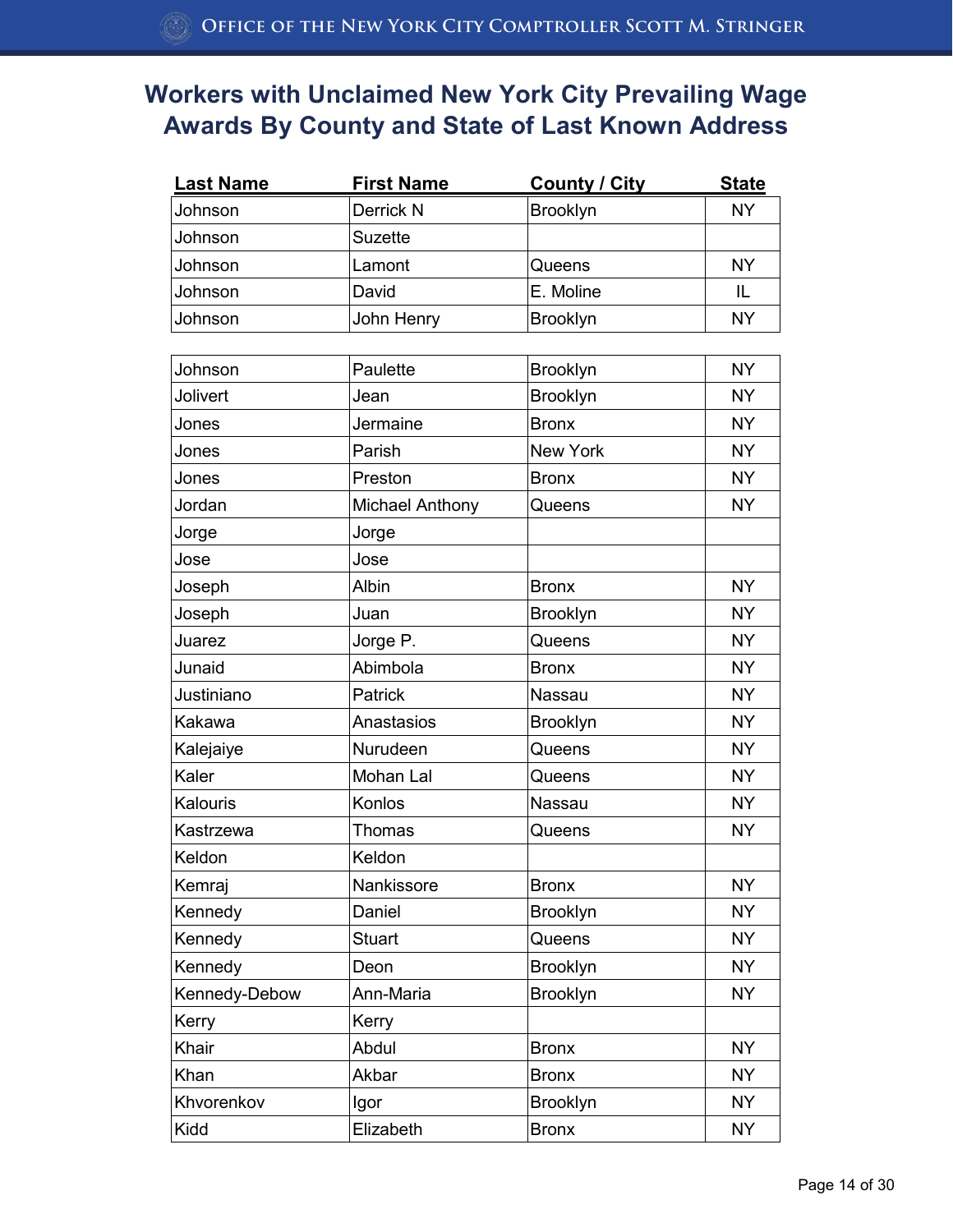| <b>Last Name</b> | <b>First Name</b> | <b>County / City</b> | <b>State</b> |
|------------------|-------------------|----------------------|--------------|
| Klasher          | Shand             | <b>Brooklyn</b>      | <b>NY</b>    |
| Klishkovskiy     | Yuri              | Brooklyn             | <b>NY</b>    |
| Knoll            | Paul              | New York             | <b>NY</b>    |
| Koii             | Vladimir          | Queens               | NY.          |
| Kondratyev       | Aleksandr         | <b>Brooklyn</b>      | <b>NY</b>    |
| Kondryuk         | Anatoliy          | <b>Brooklyn</b>      | <b>NY</b>    |
| Kosseh           | James             | Columbus             | <b>OH</b>    |
| Krasniqi         | <b>Nezir</b>      | <b>Bronx</b>         | <b>NY</b>    |
| Krasniqi         | <b>Nezir</b>      | <b>Bronx</b>         | <b>NY</b>    |
| Krivoshey        | Louis             | Queens               | <b>NY</b>    |
| Kruglyak         | Viktor            | Queens               | <b>NY</b>    |
| Krupa            | Witold            | Thornton             | CO           |
| Krusezwski       | Norbert           | <b>Brooklyn</b>      | <b>NY</b>    |
| Kuprel           | Roman             | <b>Brooklyn</b>      | <b>NY</b>    |
| Kureshy          | Ishtiyaq          | Staten Island        | <b>NY</b>    |
| Kutuzov          | Petr              | <b>Brooklyn</b>      | <b>NY</b>    |

| Kwaku        | Amoah         | <b>Bronx</b>    | <b>NY</b> |
|--------------|---------------|-----------------|-----------|
| <b>Kwesi</b> | Nyarko        | <b>Bronx</b>    | <b>NY</b> |
| Labot        | Edward        | <b>Bronx</b>    | <b>NY</b> |
| Lacalamito   | Abir          | Staten Island   | <b>NY</b> |
| Lago         | Jose          | Hudson          | <b>NJ</b> |
| Lago         | Miguel        | Queens          | <b>NY</b> |
| Laguerre     | Jean          | Brooklyn        | NY.       |
| Lahka        | Gopal         | Queens          | <b>NY</b> |
| Lal          | <b>Tarsem</b> | Queens          | <b>NY</b> |
| Lambert      | Kenneth R.    | Nassau          | <b>NY</b> |
| Lane         | Yvonne        | <b>Brooklyn</b> | <b>NY</b> |
| Lara         | Jose          | Queens          | <b>NY</b> |
| Larkin       | William       | Nassau          | <b>NY</b> |
| Lawrence     | Michelle      | New York        | <b>NY</b> |
| Lawrence     | Sabrina       | <b>Brooklyn</b> | <b>NY</b> |
| Lee          | Darnell       | <b>Brooklyn</b> | <b>NY</b> |
| Lee          | Derryke       | <b>Brooklyn</b> | <b>NY</b> |
| Lee          | Perry         | <b>Brooklyn</b> | <b>NY</b> |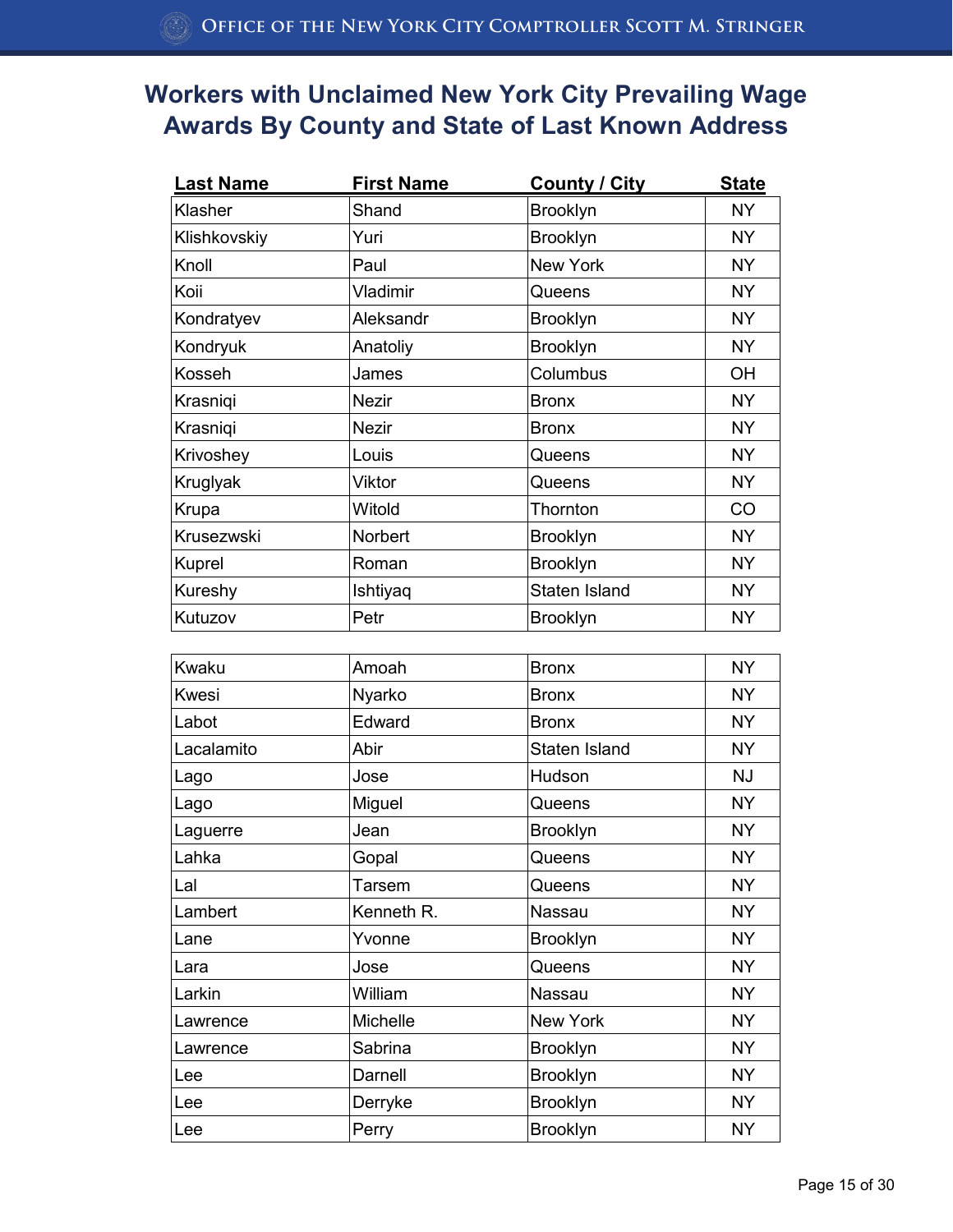| <b>Last Name</b> | <b>First Name</b> | <b>County / City</b> | <b>State</b> |
|------------------|-------------------|----------------------|--------------|
| Lena             | Orges             | Brooklyn             | <b>NY</b>    |
| Lennox           | Lennox            |                      |              |
| Leon             | Alejardo          | <b>Norcross</b>      | <b>GA</b>    |
| Leon             | Jose              | <b>New York</b>      | <b>NY</b>    |
| Levine           | Wanda             | Brooklyn             | <b>NY</b>    |
| Lewin            | Wilfred           | <b>Bronx</b>         | <b>NY</b>    |
| Lewis            | Anthony           | Brooklyn             | <b>NY</b>    |
| Lewis            | Anthony           | Brooklyn             | <b>NY</b>    |
| Lezark           | <b>Bob</b>        |                      |              |
| Lindsay          | Damon             | <b>Bronx</b>         | <b>NY</b>    |
| Lleshi           | Shkumbin          | Staten Island        | <b>NY</b>    |
| Lliguisaca       | Jose              | Queens               | <b>NY</b>    |
| Lloreda          | Miguel            | Queens               | <b>NY</b>    |
| Lobo             | Tony              | Nassau               | <b>NY</b>    |
| Loboda           | Valerii           | Monroe               | PA           |
| Lohier           | Jean-Gladue       | Brooklyn             | <b>NY</b>    |
| Lokhandwaia      | <b>Elias</b>      |                      |              |
| Lombando         | Joseph            | Nassau               | <b>NY</b>    |
| London           | Roxanne           | <b>Brooklyn</b>      | <b>NY</b>    |
| Lopez            | Victor            | <b>Tucker</b>        | GA           |
| Lopez            | Luis              | Queens               | <b>NY</b>    |
| Lopez            | Alfonso           | Staten Island        | <b>NY</b>    |
| Lopez            | Angel V.          | <b>Essex</b>         | <b>NJ</b>    |
| Lopez            | Eduardo           | <b>Bronx</b>         | <b>NY</b>    |
| Lopez            | Jm                | <b>Essex</b>         | <b>NJ</b>    |
| Lopez            | Santa             | <b>Bronx</b>         | <b>NY</b>    |
| Louallen         | Gregg             | Queens               | <b>NY</b>    |

| Louie   | Louie     |              |           |
|---------|-----------|--------------|-----------|
| Louton  | Samuel    |              |           |
| Lucero  | Luis      | <b>Bronx</b> | <b>NY</b> |
| Lucey   | Τ.        | Saratoga     | <b>NY</b> |
| Lucey   | Andrea D. | Brooklyn     | <b>NY</b> |
| Luciano | Luciano   |              |           |
| Lugo    | Marcial   | <b>Bronx</b> | <b>NY</b> |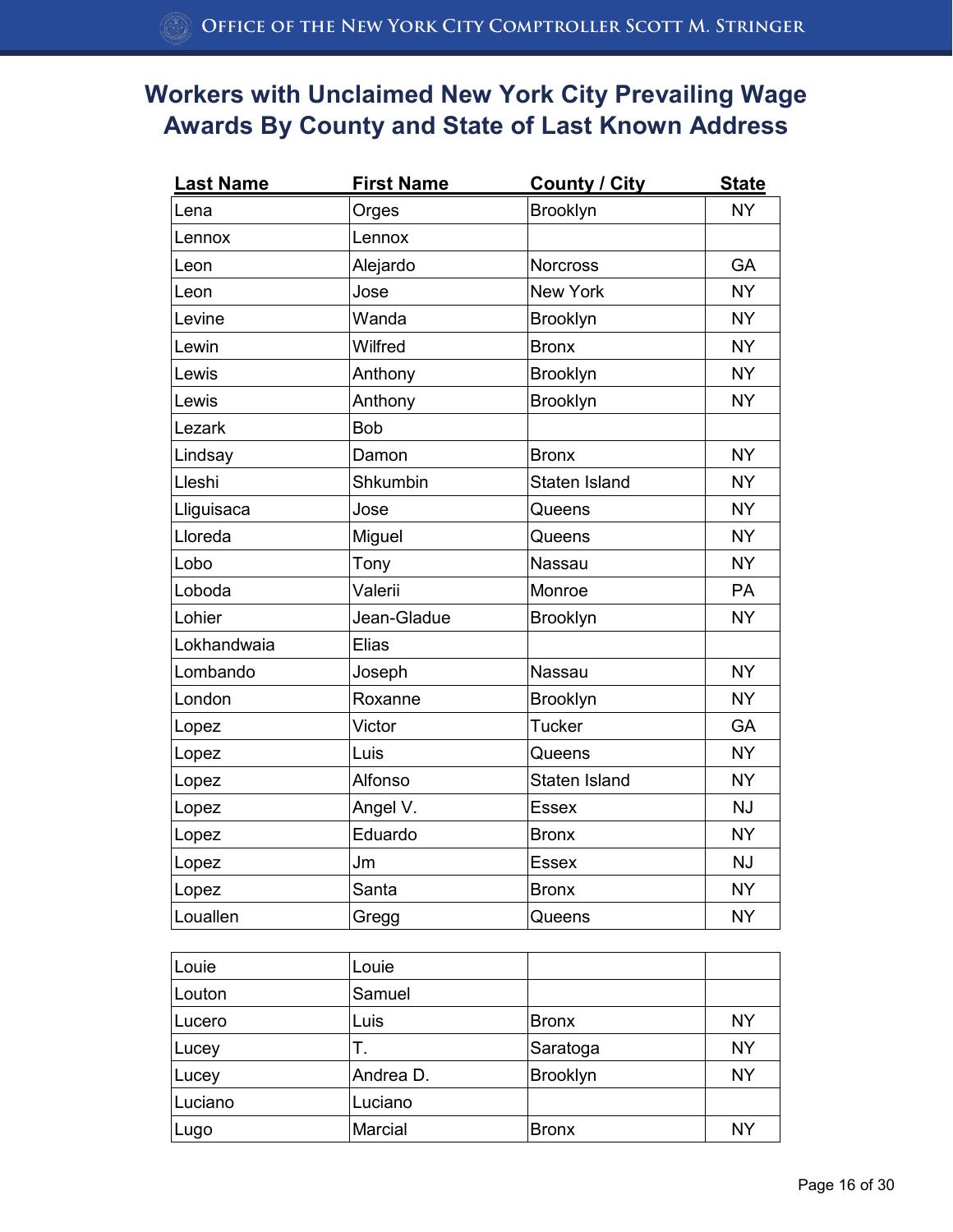| <b>Last Name</b> | <b>First Name</b> | <b>County / City</b> | <b>State</b> |
|------------------|-------------------|----------------------|--------------|
| Luis             | Luis              |                      |              |
| Lyalin           | Arkady            | <b>Brooklyn</b>      | <b>NY</b>    |
| <b>Macastos</b>  | Henry             |                      |              |
| <b>Macias</b>    | Jose              | <b>Brooklyn</b>      | <b>NY</b>    |
| <b>Mackins</b>   | Jacqueline        | Brooklyn             | <b>NY</b>    |
| Maggio           | Joseph            | <b>Suffolk</b>       | <b>NY</b>    |
| Mahabir          | <b>Elias</b>      | <b>Nassau</b>        | <b>NY</b>    |
| Mahabir          | Michael           | Nassau               | <b>NY</b>    |
| Mahadeo          | Rampersad         | <b>Bronx</b>         | <b>NY</b>    |
| Maharaj          | Barry             | <b>Brooklyn</b>      | <b>NY</b>    |
| Maisonet         | Jason             | <b>Brooklyn</b>      | <b>NY</b>    |
| Makinde          | Sikeade           | <b>Brooklyn</b>      | <b>NY</b>    |
| Makun            | Rasaki            | <b>Brooklyn</b>      | <b>NY</b>    |
| Malave           | Isaac             | Queens               | <b>NY</b>    |
| Malcolm          | Tyrone            | New Orleans, La      | LA           |
| Maldonado        | J                 | Bergen               | <b>NJ</b>    |
| Mandziuk         | Grzegorz          | Queens               | <b>NY</b>    |
| Marcantonio      | James             | Staten Island        | <b>NY</b>    |
| <b>Marecos</b>   | Adalberto         | <b>Essex</b>         | <b>NJ</b>    |
| Maria            | Jose              | <b>Bronx</b>         | <b>NY</b>    |
| Marin            | Angel             | <b>Staten Island</b> | <b>NY</b>    |
| Marin            | Carlos            | Passaic              | <b>NJ</b>    |
| Mark             | <b>Mark</b>       |                      |              |
| Markuszewski     | Henryk            | <b>Brooklyn</b>      | <b>NY</b>    |
| Marquez          | Luis              | Queens               | <b>NY</b>    |
| Marrero          | Shawn             | <b>Brooklyn</b>      | <b>NY</b>    |
| Marrero-Ramirez  | <b>Iris</b>       | New York             | <b>NY</b>    |
| Marte            | Marcial           | <b>Bronx</b>         | <b>NY</b>    |
| Martin           | Luis              | Queens               | <b>NY</b>    |
| Martinez         | Ernesto           | <b>Brooklyn</b>      | <b>NY</b>    |
| Martinez         | Hector            | Brooklyn             | <b>NY</b>    |
| Martinez         | Julio             | Nassau               | <b>NY</b>    |
| Martinez         | Leonida           | <b>Bronx</b>         | <b>NY</b>    |
| Martinez         | Luis              | Queens               | <b>NY</b>    |
| <b>Martins</b>   | Jose C.           | <b>Essex</b>         | <b>NJ</b>    |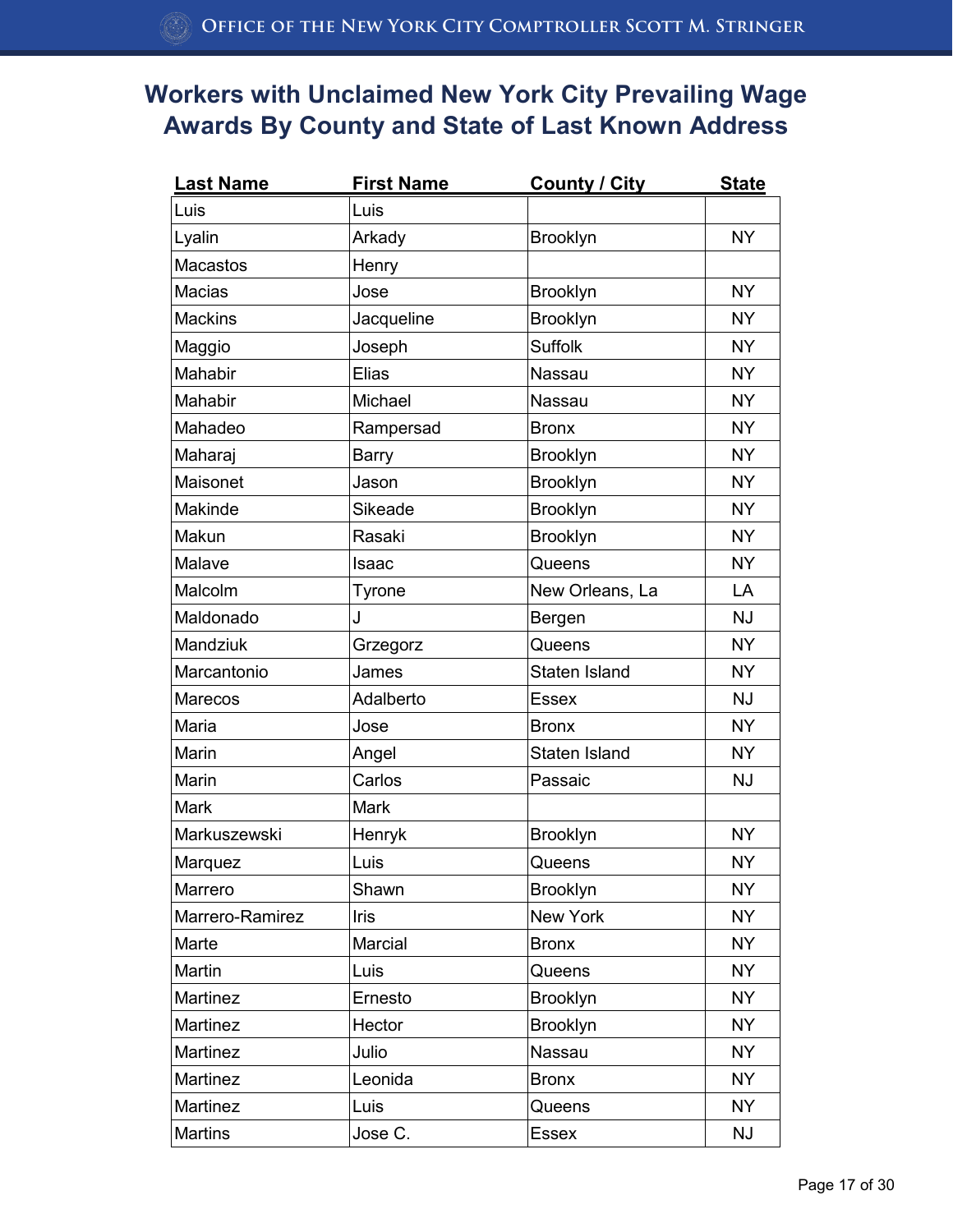| <b>Last Name</b> | <b>First Name</b>  | <b>County / City</b> | <b>State</b> |
|------------------|--------------------|----------------------|--------------|
| Marzan           | Louis A.           | Queens               | <b>NY</b>    |
| Mata             | Marcos A.          | Bergen               | <b>NJ</b>    |
| Matute           | Ivan               | Queens               | <b>NY</b>    |
|                  |                    |                      |              |
| Maurice          | Harold             | <b>New York</b>      | <b>NY</b>    |
| Maurizaca        | Manuel             | Queens               | <b>NY</b>    |
| Maurizaca        | Manuel             | Queens               | <b>NY</b>    |
| Maycock          | Sharon             | <b>Brooklyn</b>      | <b>NY</b>    |
| Mccain           | Leonard            | Brooklyn             | <b>NY</b>    |
| Mccain           | Shane              | Nassau               | <b>NY</b>    |
| Mccrae           | Leocollie          | <b>New York</b>      | <b>NY</b>    |
| Mccullough       | Carlos             |                      |              |
| Mcdonald         | <b>Berlinda</b>    | Queens               | <b>NY</b>    |
| Mcdonald         | Anthony            | Staten Island        | <b>NY</b>    |
| Mcgill           | James              | <b>Brooklyn</b>      | <b>NY</b>    |
| Mcginness        | Paul               | Queens               | <b>NY</b>    |
| Mcgonigal        | Mathew             | Westchester          | <b>NY</b>    |
| Mcgriff          | Cora               | Brooklyn             | <b>NY</b>    |
| Mckabe           | Kevin              | <b>Suffolk</b>       | <b>NY</b>    |
| Mclennon         | Lloyd              |                      |              |
| Mcnamara         | James              | Sullivan             | <b>NY</b>    |
| <b>Meadows</b>   | Lamont             | Arlington            | <b>VA</b>    |
| Mealing          | Rickey             | New York             | <b>NY</b>    |
| Medina           | Salvador           |                      |              |
| Medina           | Ademir             | Brooklyn             | <b>NY</b>    |
| Medina           | Manuel             | New York             | <b>NY</b>    |
| Meha             | Sulejman           | <b>Brooklyn</b>      | <b>NY</b>    |
| Meja             | <b>Jose Santos</b> | Doraville            | GA           |
| Melendez         | Carlos             | Staten Island        | <b>NY</b>    |
| Melo             | Alberto            | Queens               | <b>NY</b>    |
| Menadi           | Vito               | <b>Brooklyn</b>      | <b>NY</b>    |
| Menje            | Michael            | Queens               | <b>NY</b>    |
| Mensah           | Justice            | <b>Bronx</b>         | <b>NY</b>    |
| Merino           | <b>Ulises</b>      | Nassau               | <b>NY</b>    |
| Merlino          | М.                 | Westchester          | <b>NY</b>    |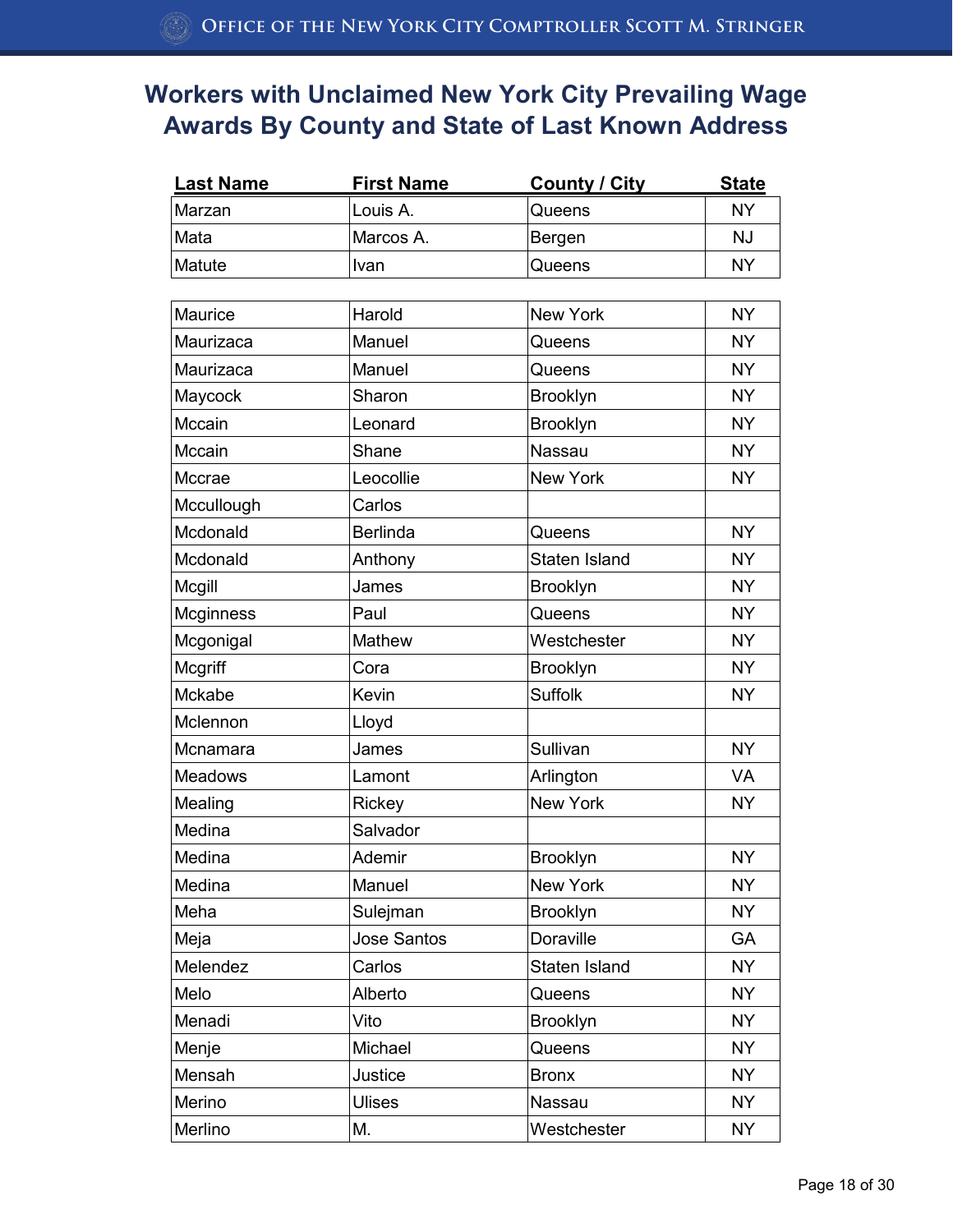| <b>Last Name</b> | <b>First Name</b> | <b>County / City</b> | <b>State</b> |
|------------------|-------------------|----------------------|--------------|
| Metz, Jr         | James F.          | Nassau               | <b>NY</b>    |
| <b>Meyers</b>    | William           | Brooklyn             | <b>NY</b>    |
| Micheten         | <b>Irineu</b>     |                      |              |
| <b>Miedler</b>   | Tadeus            | Queens               | <b>NY</b>    |
| Mighty           | Barrington        | Nassau               | NY           |
| Miguel           | Miguel            |                      |              |
| Miguel           | Miguel            |                      |              |
| Miguez           | Francesco         | Hudson               | <b>NJ</b>    |
| <b>Mike</b>      | <b>Mike</b>       |                      |              |
| <b>Miklas</b>    | Miroslaw          | <b>Brooklyn</b>      | <b>NY</b>    |
| Millard          | Michael           | <b>New York</b>      | <b>NY</b>    |
| <b>Mills</b>     | Robert            | Queens               | <b>NY</b>    |
| Mis              | Krzysztof         | <b>Brooklyn</b>      | <b>NY</b>    |
| Mitchell         | Vernon            | <b>Bronx</b>         | <b>NY</b>    |

| Mobarek         | Hossain Md   |                 |           |
|-----------------|--------------|-----------------|-----------|
| <b>Moeneses</b> | Guillermo    | Queens          | <b>NY</b> |
| Mohammed        | Quddus       |                 |           |
| Mohammed        | Ratan        | Queens          | <b>NY</b> |
| Moldavsky       | Gregory      | <b>Brooklyn</b> | <b>NY</b> |
| Molina          | Juan         | Queens          | <b>NY</b> |
| Monroe          | Ronald       | Queens          | <b>NY</b> |
| Montemarano     | Christopher  | Middlesex       | <b>NJ</b> |
| Montgomery      | Anthony      | <b>Bronx</b>    | <b>NY</b> |
| Moonilal        | Sandy        | Queens          | <b>NY</b> |
| Moore           | <b>Nessa</b> | Queens          | <b>NY</b> |
| Moore           | Ezra A.      | <b>Brooklyn</b> | <b>NY</b> |
| Moore           | Kevin        | <b>Bronx</b>    | <b>NY</b> |
| <b>Morales</b>  | Eric (K)     | <b>Bronx</b>    | <b>NY</b> |
| <b>Morales</b>  | Tito         | <b>Brooklyn</b> | <b>NY</b> |
| Moran           | Francisco    | <b>Bronx</b>    | <b>NY</b> |
| Moreno          | Maria        | <b>Bronx</b>    | <b>NY</b> |
| <b>Morrell</b>  | Timothy      | <b>Bronx</b>    | <b>NY</b> |
| <b>Morris</b>   | Fay          |                 |           |
| <b>Morris</b>   | David        | Queens          | <b>NY</b> |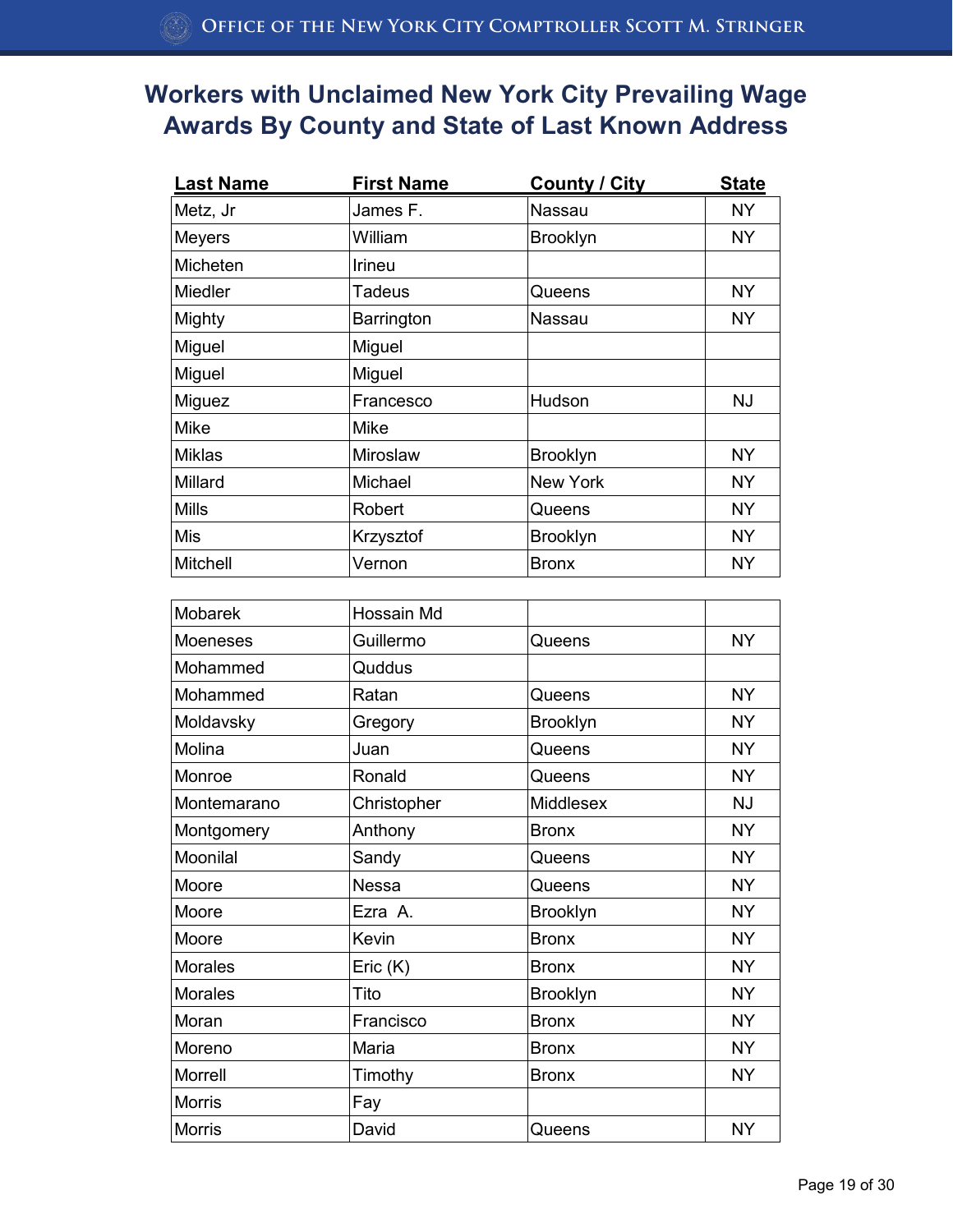| <b>Last Name</b> | <b>First Name</b>    | <b>County / City</b> | <b>State</b> |
|------------------|----------------------|----------------------|--------------|
| <b>Morris</b>    | Valeria              | Queens               | <b>NY</b>    |
| <b>Moses</b>     | Dayvon J.            | Brooklyn             | <b>NY</b>    |
| Moti             | Moti                 |                      |              |
| Mtz              | Felix                | Queens               | <b>NY</b>    |
| Mtz              | Luis                 | Queens               | <b>NY</b>    |
| Mujica           | Luis                 | Westchester          | <b>NY</b>    |
| Murray           | <b>Derrick</b>       | Brooklyn             | <b>NY</b>    |
| Muscolino        | Thomas               | Brooklyn             | <b>NY</b>    |
| Muszkatel        | Jerzy                | Queens               | <b>NY</b>    |
| Napolitano       | N                    |                      |              |
| Narvaez          | Quan                 | Brooklyn             | <b>NY</b>    |
| <b>Nat</b>       | <b>Nat</b>           |                      |              |
| Nazario          | Carlos               | Queens               | <b>NY</b>    |
| <b>Nebus</b>     | <b>Scott</b>         | Ocean                | <b>NJ</b>    |
| Negron           | Andres, Jr.          | <b>Bronx</b>         | <b>NY</b>    |
| Neipokot         | <b>Marek</b>         | Brooklyn             | <b>NY</b>    |
| Newton           | Latisha              | Brooklyn             | <b>NY</b>    |
| <b>Nimmons</b>   | <b>William Henry</b> | Queens               | <b>NY</b>    |
| <b>Nissan</b>    | Nissan               |                      |              |
| Noga             | Sandra               | New York             | <b>NY</b>    |
| Nolasco          | Francisco            | Queens               | <b>NY</b>    |
| Norge            | Freddy               | Queens               | <b>NY</b>    |
| <b>Nunez</b>     | Jose                 |                      |              |
| Nwajel           | Princewill           | Brooklyn             | <b>NY</b>    |
| Obeng            | Steven <sub>K</sub>  | <b>Bronx</b>         | <b>NY</b>    |

| Ochoa    | J.        |                 |           |
|----------|-----------|-----------------|-----------|
| O'Connor | Lenore    | Queens          | <b>NY</b> |
| Ojeda    | Eloy      | Queens          | <b>NY</b> |
| Olabasi  | Oladontun | Queens          | <b>NY</b> |
| Olabasi  | Lydia     | <b>Bronx</b>    | <b>NY</b> |
| Oliveria | Luis      | Hudson          | <b>NJ</b> |
| Oloko    | Olusola   | Queens          | <b>NY</b> |
| Olowu    | Adrenrele | <b>Brooklyn</b> | <b>NY</b> |
| Olvera   | Oscar     | Queens          | <b>NY</b> |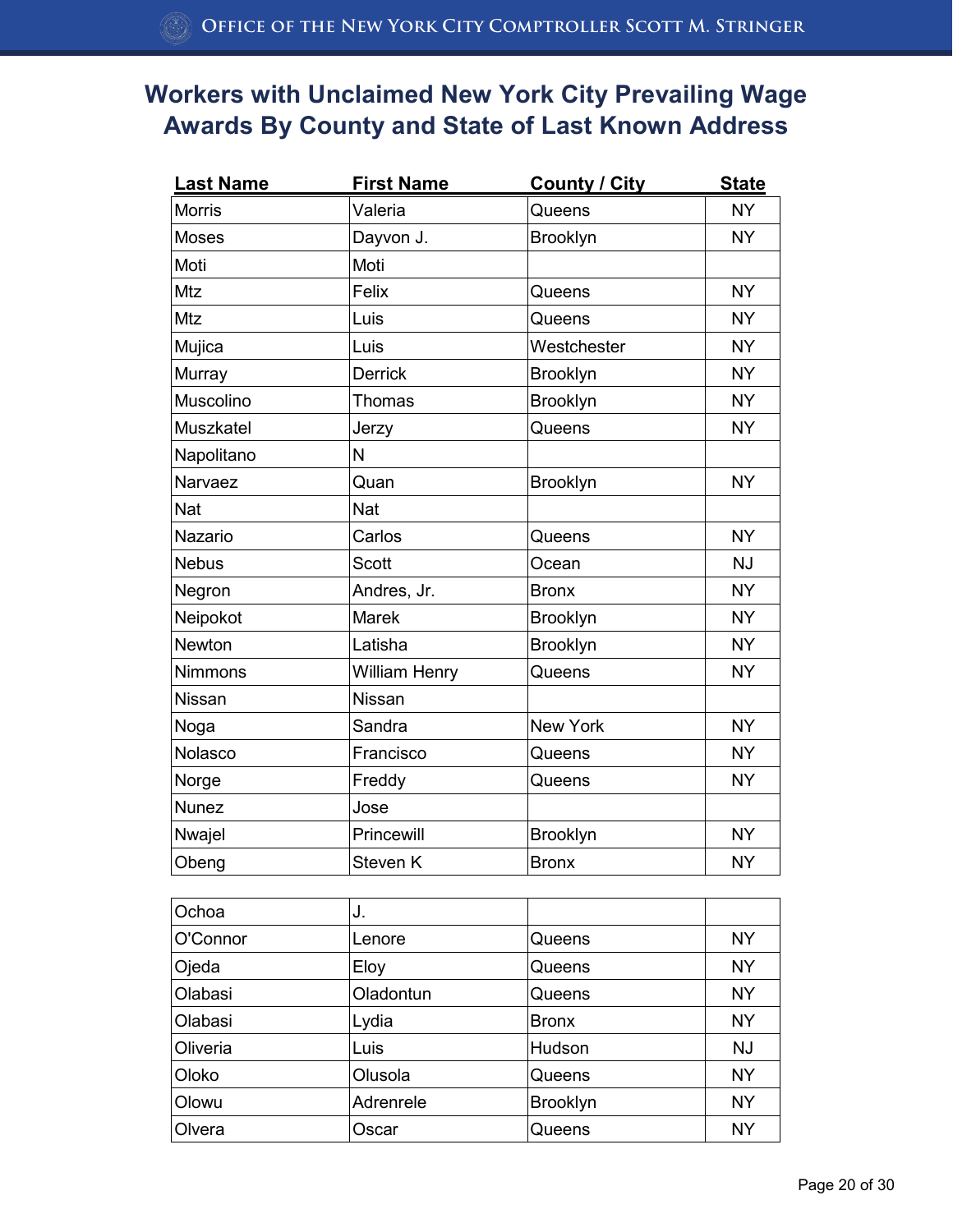| <b>Last Name</b> | <b>First Name</b> | <b>County / City</b> | <b>State</b> |
|------------------|-------------------|----------------------|--------------|
| Omolayo          | <b>Issac</b>      | Brooklyn             | <b>NY</b>    |
| Oritiz           | М.                | <b>Brooklyn</b>      | <b>NY</b>    |
| Orrelana         | Enrique           | Queens               | <b>NY</b>    |
| Ortega           | Rodrigo           | Lilburn              | GA           |
| Ortega           | Daimer K.         | Queens               | <b>NY</b>    |
| Ortega           | Diego F.          | Queens               | <b>NY</b>    |
| Ortiz            | Benjamin          | <b>Brooklyn</b>      | <b>NY</b>    |
| Ortiz            | Hipolito          | <b>Brooklyn</b>      | <b>NY</b>    |
| Ortiz            | Luis              | Queens               | <b>NY</b>    |
| Ortiz            | Milagros          | <b>Bronx</b>         | <b>NY</b>    |
| Osinowo          | Ayodele           | <b>Brooklyn</b>      | <b>NY</b>    |
| Otero            | Arturo            | Brooklyn             | <b>NY</b>    |
| Ouid             | Salem             |                      |              |
| Oulai            | Pierre            | <b>New York</b>      | <b>NY</b>    |
| Overton          | Emerson           | <b>Bronx</b>         | <b>NY</b>    |
| Owens            | John              | <b>New York</b>      | <b>NY</b>    |
| Pablo            | Pablo             |                      |              |
| Padilla          | Marco             | Queens               | <b>NY</b>    |
| Pagan            | Franklin          | <b>New York</b>      | <b>NY</b>    |
| Palafox          | Refugio           |                      |              |
| Palafox          | <b>Bruno</b>      | Staten Island        | <b>NY</b>    |
| Palamarenko      | Andriy            | <b>Brooklyn</b>      | <b>NY</b>    |
| Palazzolo        | Christopher       | <b>Brooklyn</b>      | <b>NY</b>    |
| Palazzolo        | Christopher       | <b>Brooklyn</b>      | <b>NY</b>    |
| Palazzolo        | Christopher       | Brooklyn             | <b>NY</b>    |
| Palogan          | Dante             | Passaic              | <b>NJ</b>    |
| Panora           | Carmen            | New York             | <b>NY</b>    |
| Paradise         | <b>Steve</b>      | <b>Suffolk</b>       | <b>NY</b>    |
| Parastatidis     | Nicho             | Middlesex            | NJ           |
| Paredes          | Freddy            | Queens               | <b>NY</b>    |
| Parisi           | Joseph J          |                      |              |
| Patel            | Rajesh            | <b>Bronx</b>         | <b>NY</b>    |
| Patel            | Shankarbhai       | <b>Bronx</b>         | <b>NY</b>    |
| Pauciullo        | Michael           | <b>Suffolk</b>       | <b>NY</b>    |
| Paul             | Manducheka        | <b>Brooklyn</b>      | <b>NY</b>    |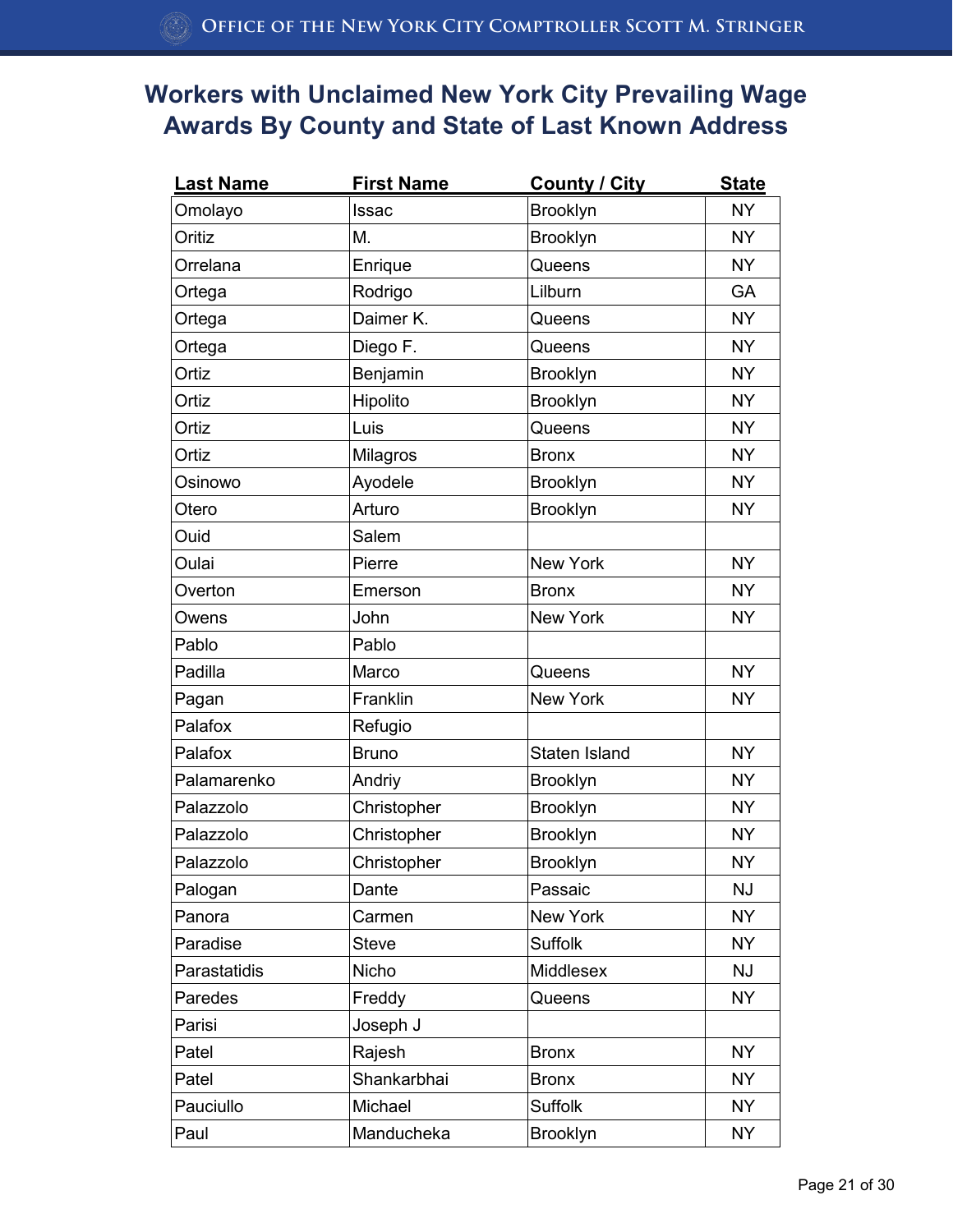| Last Name | First Name            | <b>County / City</b> | <b>State</b> |
|-----------|-----------------------|----------------------|--------------|
| Paz       | Marcelo               | Middlesex            | <b>NJ</b>    |
|           |                       |                      |              |
| Pecoraro  | Anthony               | Staten Island        | <b>NY</b>    |
| Peguero   | Rudy                  | <b>Bronx</b>         | <b>NY</b>    |
| Pena      | Esgly                 |                      |              |
| Pena      | Daysi                 | <b>Bronx</b>         | <b>NY</b>    |
| Peralta   | Orlando               | Doraville            | GA           |
| Peralta   | <b>Victor Antonio</b> |                      |              |
| Perdomo   | Roberto               | Staten Island        | <b>NY</b>    |
| Pereira   | Carlos                | <b>Essex</b>         | <b>NJ</b>    |
| Perez     | Ana Maria             | Hudson               | <b>NJ</b>    |
| Perez     | David                 | Brooklyn             | <b>NY</b>    |
| Perez     | J.                    | Middlesex            | <b>NJ</b>    |
| Perez     | Jose                  | Queens               | <b>NY</b>    |
| Perez     | Juan                  | New York             | <b>NY</b>    |
| Persaud   | Dhan Paul             | Queens               | <b>NY</b>    |
| Pete      | Pete                  |                      |              |
| Peynado   | Gregory M.            | <b>Brooklyn</b>      | <b>NY</b>    |
| Philips   | Ralph                 | Brooklyn             | <b>NY</b>    |
| Pierre    | Jean Eddy             | Brooklyn             | <b>NY</b>    |
| Pino      | Flabiano              |                      |              |
| Pinto     | Antonio J.            | Middlesex            | <b>NJ</b>    |
| Pinto     | Israel                | <b>Brooklyn</b>      | <b>NY</b>    |
| Piredo    | Jesus                 | Queens               | <b>NY</b>    |
| Pombas    | Rui                   | <b>Essex</b>         | <b>NJ</b>    |
| Popiolek  | Marek                 | Brooklyn             | <b>NY</b>    |
| Portal    | Jose                  | <b>Bronx</b>         | <b>NY</b>    |
| Portano   | Frank                 |                      |              |
| Porter    | Michael               |                      |              |
| Posada    | Alvaro                |                      |              |
| Powell    | Herbert               | Queens               | <b>NY</b>    |
| Preston   | Donald D.             | <b>Brooklyn</b>      | <b>NY</b>    |
| Previl    | Daumec                | <b>Brooklyn</b>      | <b>NY</b>    |
| Price     | Justin                | New York             | <b>NY</b>    |
| Prince    | Ansah                 | <b>Bronx</b>         | <b>NY</b>    |
|           |                       |                      |              |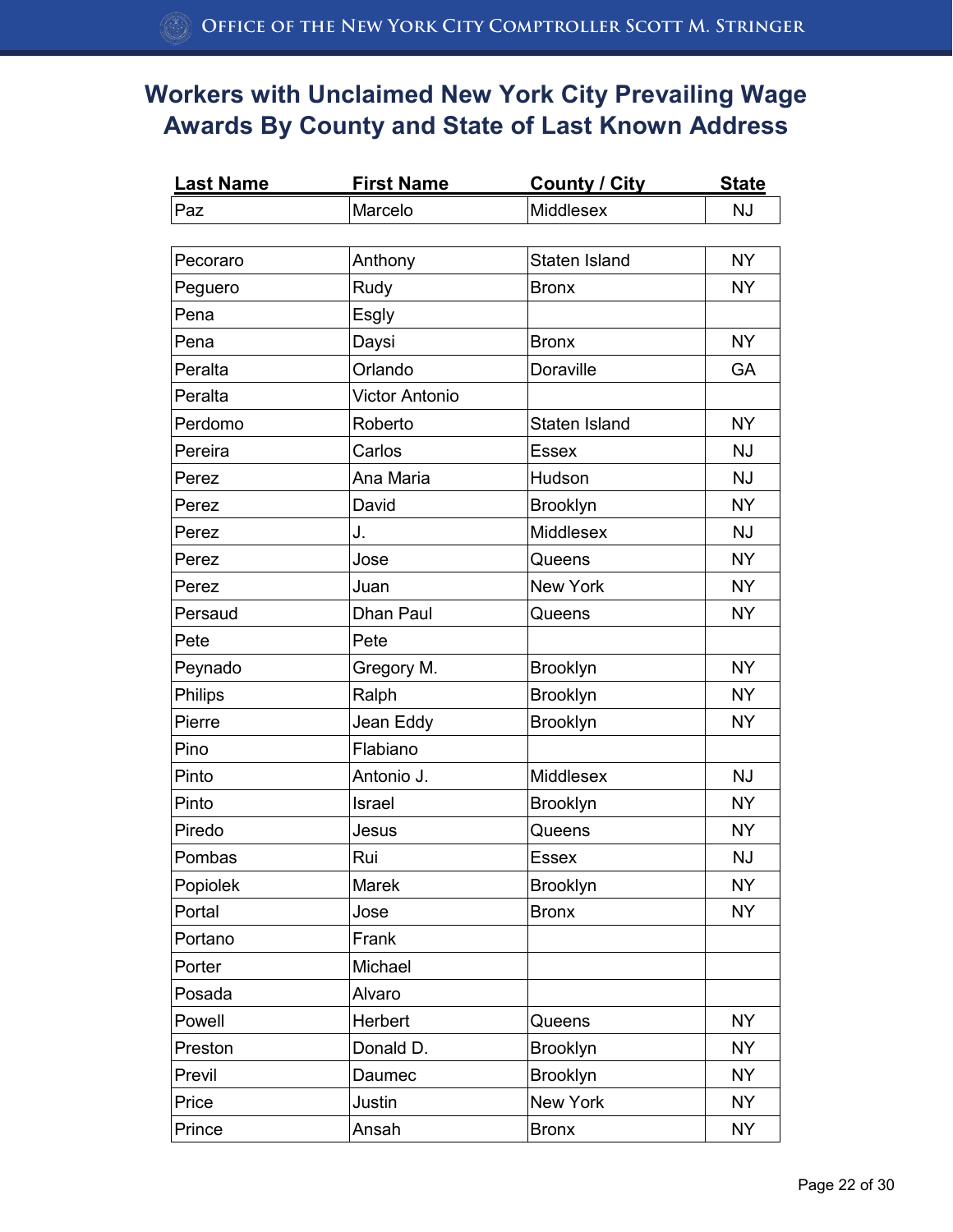| <b>Last Name</b> | <b>First Name</b>   | <b>County / City</b> | <b>State</b> |
|------------------|---------------------|----------------------|--------------|
| Prosepero        | Roberto             | <b>Brooklyn</b>      | <b>NY</b>    |
| Puntiel          | Antonio             | New York             | <b>NY</b>    |
| Putg-Gaceia      | Julian              | <b>Bronx</b>         | <b>NY</b>    |
| Qaryouti         | Μ.                  | <b>Brooklyn</b>      | <b>NY</b>    |
| Qoku             | Mohamet             | Brooklyn             | <b>NY</b>    |
| Quarto           | Anthony             | Nassau               | <b>NY</b>    |
| Quijada          | Cesar               | <b>Bronx</b>         | <b>NY</b>    |
| Quijada          | Cesar               | <b>Bronx</b>         | <b>NY</b>    |
| Qureshi          | Mohammed            | Queens               | <b>NY</b>    |
| R                | Fernan              |                      |              |
| Rahman           | Mohammed            | Queens               | <b>NY</b>    |
| Ramarine         | Shana               | <b>Bronx</b>         | <b>NY</b>    |
| Ramcharan        | Andy                |                      |              |
| Ramirez          | Salvador            |                      |              |
| Ramirez          | Jesus               | <b>Bronx</b>         | <b>NY</b>    |
| Ramirez (Munoz)  | Julian              | Queens               | <b>NY</b>    |
| Ramlogan         | <b>Ramlal Peter</b> | <b>Suffolk</b>       | <b>NY</b>    |
| Ramon            | Ramon               |                      |              |
| Ramos            | Claudio             | Brooklyn             | <b>NY</b>    |
| Rampersaud       | <b>Rukim</b>        | Queens               | <b>NY</b>    |
| Ramroop          | Jaggernauth         | Queens               | <b>NY</b>    |
| Rana             | Jose                | Queens               | <b>NY</b>    |
| Randal           | <b>Robles</b>       | Queens               | <b>NY</b>    |
| Ratler           | Shelly              |                      |              |
| Redy             | Robert              |                      |              |
| Reeves           | Rochelle            | Brooklyn             | <b>NY</b>    |
| Reiger           | Michael             | Queens               | <b>NY</b>    |
| Rendon           | Alberto             |                      |              |
| Restrepo         | Fernando            |                      |              |
| Reyes            | Egbert              | New York             | <b>NY</b>    |

Reyes Ruben Queens NY Reynosa  $\vert$ Jose J,  $\vert$ Brooklyn  $\vert$  NY Rhee Byong-Ike Queens NY Rhymer Anthony Bronx NY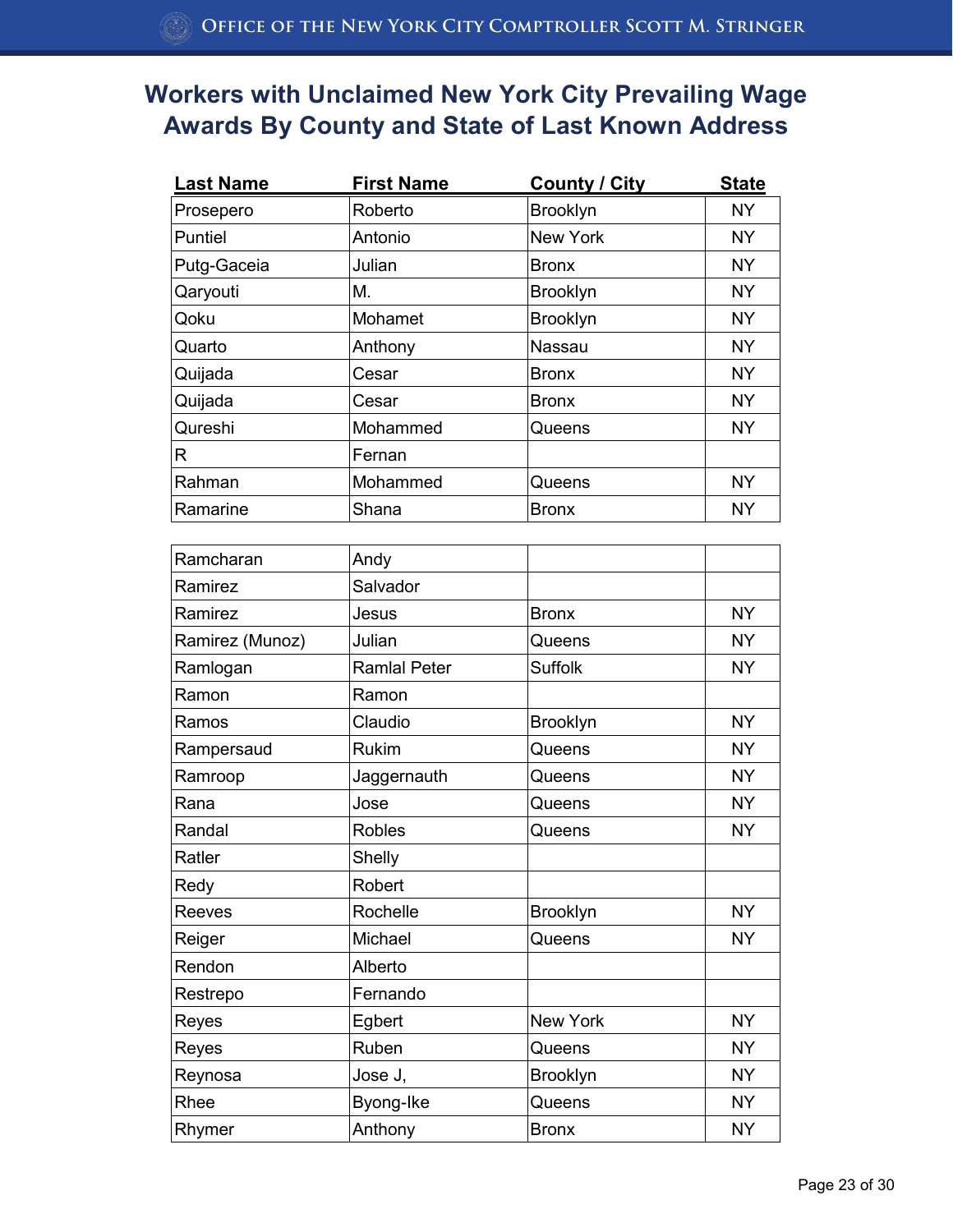| <b>Last Name</b> | <b>First Name</b> | County / City   | <b>State</b> |
|------------------|-------------------|-----------------|--------------|
| Richard          | Richard           |                 |              |
| Richardson       | Bobby             | <b>Bronx</b>    | <b>NY</b>    |
| Richardson       | Michael           | Brooklyn        | <b>NY</b>    |
| <b>Rick</b>      | <b>Rick</b>       |                 |              |
| Ridley           | Jessie            | Brooklyn        | <b>NY</b>    |
| Rincon           | Edwin             | Queens          | <b>NY</b>    |
| Rinen            | Eddy              | Queens          | <b>NY</b>    |
| Rivera           | Marian            | <b>Bronx</b>    | <b>NY</b>    |
| <b>Rivers</b>    | <b>Nicole</b>     | <b>Brooklyn</b> | <b>NY</b>    |
| Robinson         | Early             | Brooklyn        | <b>NY</b>    |
| Rocha            | Manuel            | Middlesex       | <b>NJ</b>    |
| Rochez           | Cresencio         | <b>Bronx</b>    | <b>NY</b>    |
| Rodrigues        | Sylvester         | Westchester     | <b>NY</b>    |
| Rodriguez        | Jose              |                 |              |
| Rodriguez        | Cesar A.          |                 |              |
| Rodriguez        | Fernando          | Queens          | <b>NY</b>    |
| Rodriguez        | J.                | Queens          | NY.          |
| Rodriguez        | Johnny            | Brooklyn        | <b>NY</b>    |
| Rodriguez        | Jorge             | <b>Bronx</b>    | <b>NY</b>    |
| Rodriguez        | Roberto           | <b>Brooklyn</b> | <b>NY</b>    |
| Rodriguez        | Wilfredo          | Queens          | <b>NY</b>    |
| Rogello          | Rojas             | Queens          | <b>NY</b>    |
| Rojas            | Benjamin          |                 |              |

| Rokia       | Diane     |                  |           |
|-------------|-----------|------------------|-----------|
| Roman       | Roman     |                  |           |
| Romero      | Paulino   | Brooklyn         | <b>NY</b> |
| Rosado      | Alexis    | <b>Bronx</b>     | <b>NY</b> |
| Rosales     | Miguel    |                  |           |
| Rosales     | Alexander | Queens           | <b>NY</b> |
| Rosario     | Juan      | New York         | <b>NY</b> |
| Rosas       | Jose E.   | Queens           | <b>NY</b> |
| Royo        | Miguel    | <b>Middlesex</b> | <b>NJ</b> |
| Rudolph     | Rudolph   |                  |           |
| <b>Ruiz</b> | Jesus     | Queens           | <b>NY</b> |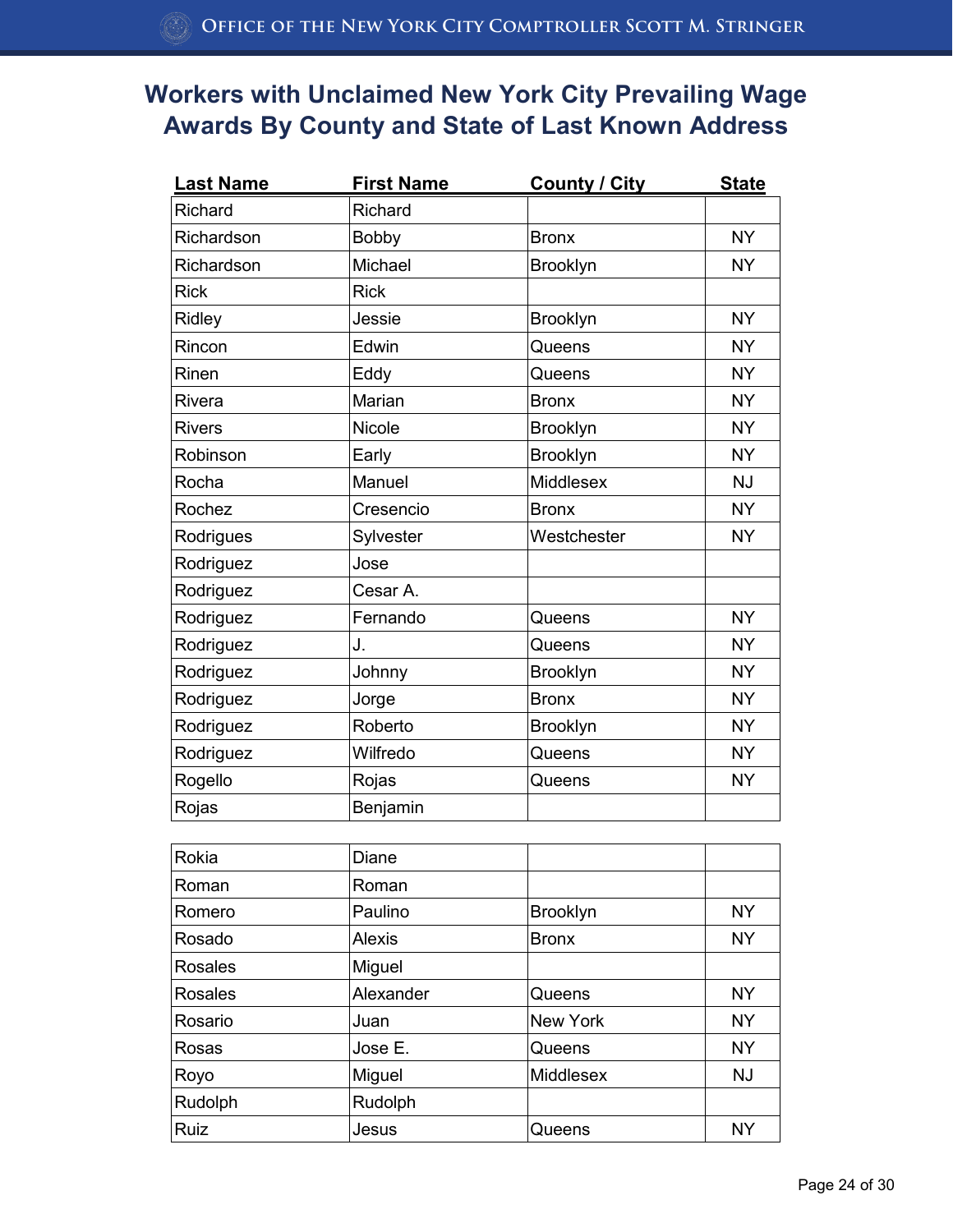| <b>Last Name</b>  | <b>First Name</b> | <b>County / City</b> | <b>State</b> |
|-------------------|-------------------|----------------------|--------------|
| Ruslan            | Ruslan            |                      |              |
| Saenz             | Jose              |                      |              |
| <b>Sailes</b>     | Leon Jr.          | New York             | <b>NY</b>    |
| Salazar           | Oswaldo           | Staten Island        | <b>NY</b>    |
| Saldivar          | Cesar             | Queens               | <b>NY</b>    |
| Salem             | Ibrahim           | <b>Brooklyn</b>      | <b>NY</b>    |
| Sam               | Sam               |                      |              |
| Samaroo           | Leon              | Queens               | <b>NY</b>    |
| Samid             | Gavin             | Queens               | <b>NY</b>    |
| Sanchez           | Edgar             | <b>Norcross</b>      | GA           |
| Sanchez           | Habner D.         | Nassau               | <b>NY</b>    |
| Sandiford         | David C.          | <b>Brooklyn</b>      | <b>NY</b>    |
| Santana           | Alexander         | <b>Bronx</b>         | <b>NY</b>    |
| Santanez          | Carlos            | Queens               | <b>NY</b>    |
| Santos            | Jose L.           | <b>Brooklyn</b>      | <b>NY</b>    |
| Santos            | Juan              | Brooklyn             | <b>NY</b>    |
| <b>Santos</b>     | Luis I            | <b>Brooklyn</b>      | <b>NY</b>    |
| Santos            | Migell            |                      |              |
| <b>Santos</b>     | Omar              | <b>Bronx</b>         | <b>NY</b>    |
| Santos            | Philip            | <b>Brooklyn</b>      | <b>NY</b>    |
| Sarahdo           | Louis             | Queens               | <b>NY</b>    |
| Sarnikowski       | Krzysztof         | <b>Brooklyn</b>      | <b>NY</b>    |
| Satizabal         | Kevin             | Queens               | <b>NY</b>    |
| Sauer             | Steven J.         | Nassau               | <b>NY</b>    |
| Scharpe           | Pamela            | <b>Bronx</b>         | <b>NY</b>    |
| <b>Schiffer</b>   | Michael           | <b>Dutchess</b>      | <b>NY</b>    |
| Schorea           | Christopher       | <b>Bronx</b>         | <b>NY</b>    |
| Schruerri         | Norman Fred       | Queens               | <b>NY</b>    |
| Scruggs           | Seth              | New York             | NY.          |
| Selgado           | Carlos            | New York             | <b>NY</b>    |
| Sepotueda         | Kensil            | New York             | <b>NY</b>    |
| Sepulveda         | Miguel            | Queens               | <b>NY</b>    |
| Sepulveda Suluaga | Gladis Liliana    |                      |              |
| Sepulveda Zuluaga | Jacqueline        |                      |              |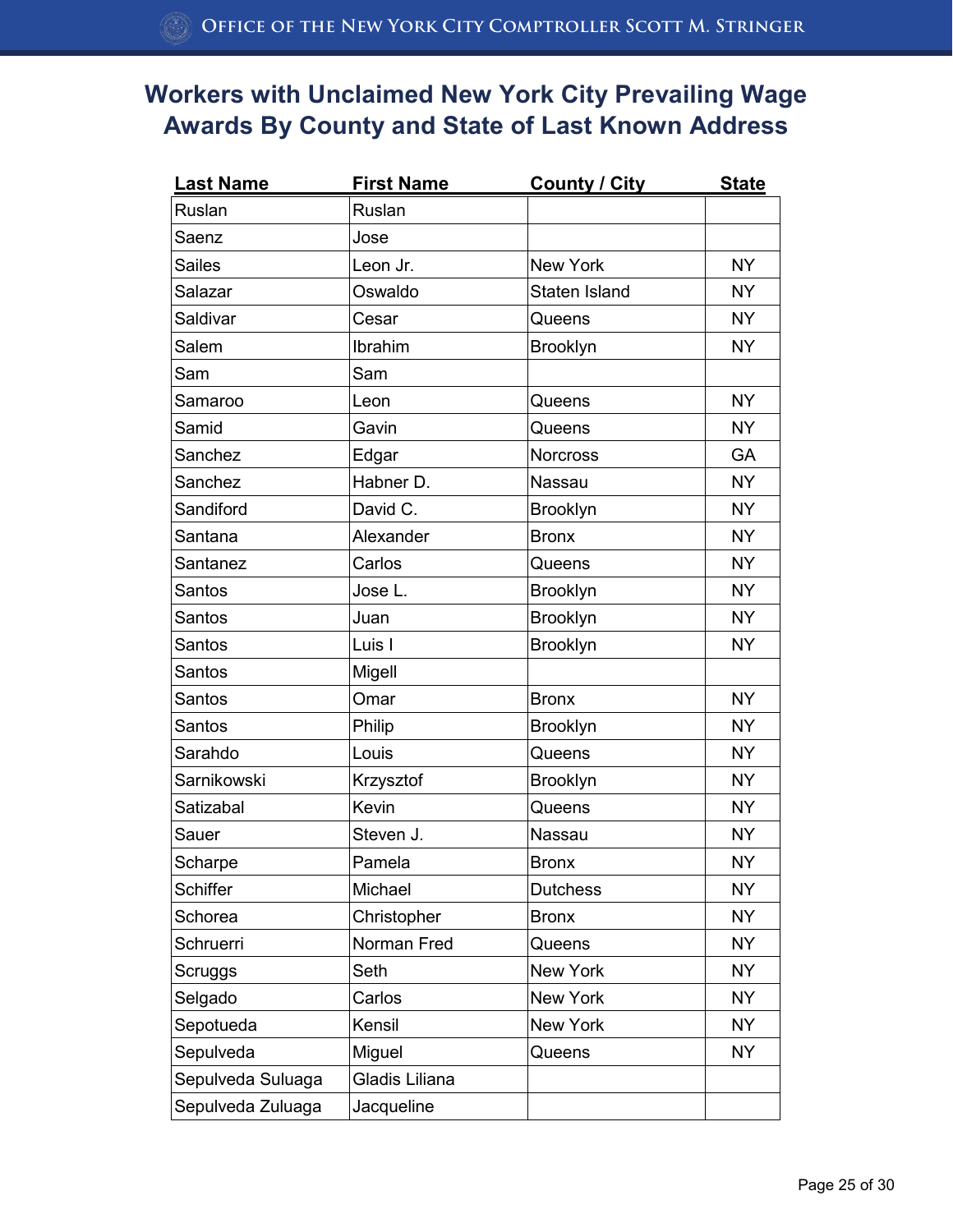| <b>Last Name</b> | <b>First Name</b> | <b>County / City</b> | <b>State</b> |
|------------------|-------------------|----------------------|--------------|
| Seraphin         | Donald            |                      |              |
| <b>Shakir</b>    | Alam              |                      |              |
| <b>Shedrick</b>  | <b>Shedrick</b>   |                      |              |
| Shim             | Nadine            | <b>Brooklyn</b>      | <b>NY</b>    |
| Sidhu            | Tej               | Queens               | <b>NY</b>    |
| Siguenza         | Geovanny          | Queens               | <b>NY</b>    |
| Silva            | Alexander F.      | <b>Essex</b>         | <b>NJ</b>    |
| Silva            | Cleidson          | Hudson               | <b>NJ</b>    |
| Silva            | Fernando          | <b>Brooklyn</b>      | <b>NY</b>    |
| Simon            | Simon             |                      |              |
| Sinchi           | Angel             | Queens               | <b>NY</b>    |
| Sinchi           | German            | Queens               | <b>NY</b>    |
| Singh            | <b>Balwinder</b>  |                      |              |
| Singh            | <b>Balihar</b>    | Queens               | <b>NY</b>    |
| Singh            | <b>Baljinder</b>  | Queens               | <b>NY</b>    |
| Singh            | <b>Baljit</b>     | Queens               | <b>NY</b>    |
| Singh            | <b>Balkar</b>     | Queens               | <b>NY</b>    |
| Singh            | <b>Bikram</b>     | Queens               | <b>NY</b>    |
| Singh            | Brigmohan         | <b>Bronx</b>         | <b>NY</b>    |
| Singh            | Charanjit         | Queens               | <b>NY</b>    |
| Singh            | Harjit            | Queens               | <b>NY</b>    |
| Singh            | Hasmesh           | Queens               | <b>NY</b>    |
| Singh            | Kuldeep           | Nassau               | <b>NY</b>    |
| Singh            | Mohinder          | Queens               | <b>NY</b>    |
| Singh            | Paramjit          | Queens               | <b>NY</b>    |
| Singh            | Paul              | Queens               | <b>NY</b>    |
| Singh            | Sewa              | Queens               | <b>NY</b>    |
| Singh            | Sukhdip           | Queens               | <b>NY</b>    |
| Singh            | Surinder          | Queens               | <b>NY</b>    |
| Singh            | <b>Tarsem</b>     | Queens               | <b>NY</b>    |
| Siverio          | Oriel             | New York             | <b>NY</b>    |
| Skibowski        | <b>Bartosz</b>    | <b>Brooklyn</b>      | <b>NY</b>    |
| Skrodzki         | Andrzej           | Queens               | <b>NY</b>    |
| Sky              | Sky               |                      |              |
| Small            | Warren            |                      |              |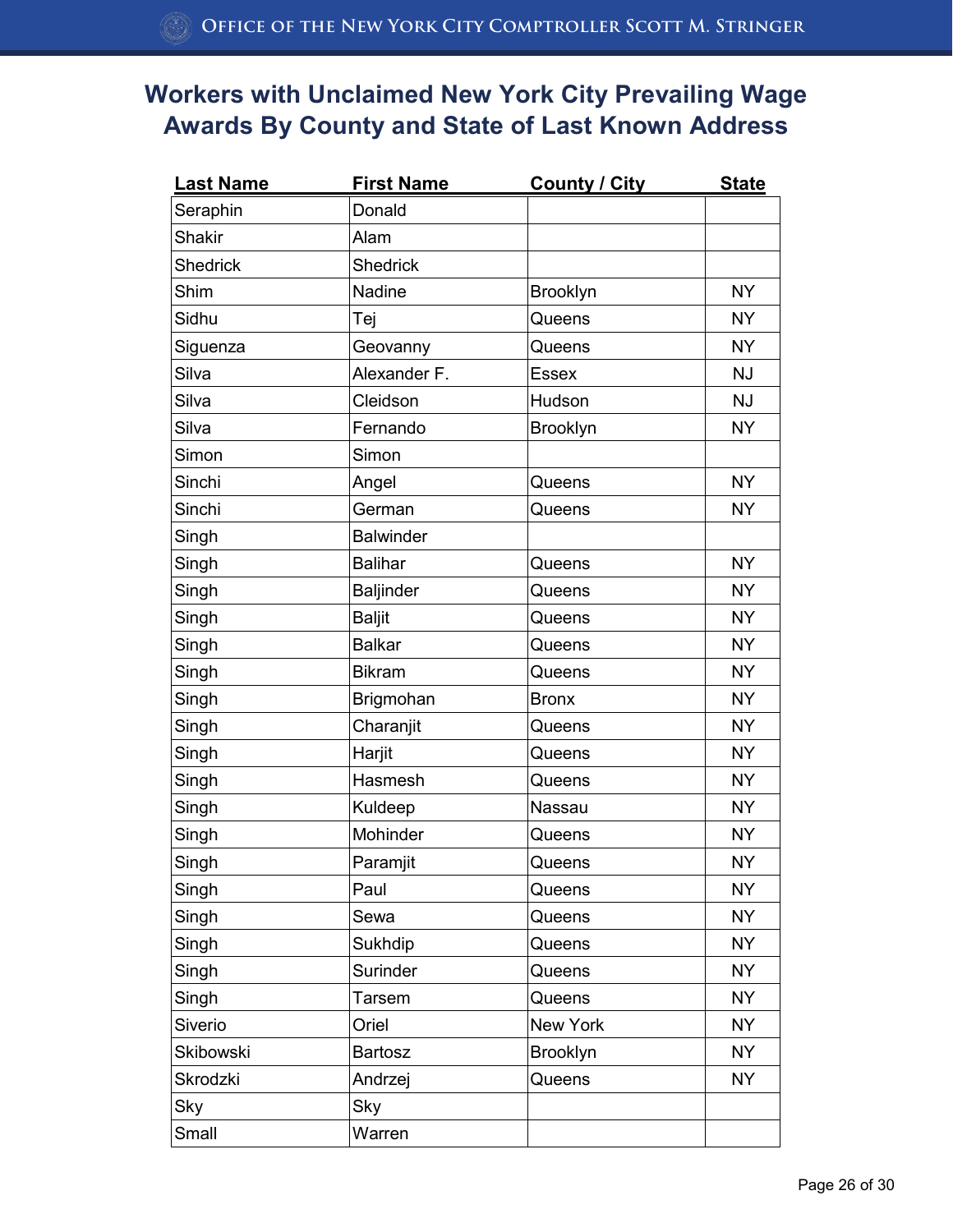| <b>Last Name</b> | <b>First Name</b> | <b>County / City</b> | <b>State</b> |
|------------------|-------------------|----------------------|--------------|
| Smalling         | Mark              | <b>Essex</b>         | <b>NJ</b>    |
| Smith            | Virgil            |                      |              |
| Smith            | Anthony L.        | Queens               | <b>NY</b>    |
| Smith            | Steven            | <b>Brooklyn</b>      | <b>NY</b>    |
| Smith            | Vicki E.          | <b>Brooklyn</b>      | <b>NY</b>    |
| Smoot            | <b>Bryant</b>     | <b>Bronx</b>         | <b>NY</b>    |
| Sohanlall        | Kumardat          | <b>Bronx</b>         | <b>NY</b>    |
| Sonsky           | Kenneth B.        | Nassau               | <b>NY</b>    |
| Sookoo           | Sookoo            |                      |              |
| Soto             | Ramon             |                      |              |
| Spann            | Josh              |                      |              |
| Spann            | Douglas           | <b>Bronx</b>         | <b>NY</b>    |
| Stanford         | <b>Derrick</b>    |                      |              |
| <b>Stec</b>      | Leszek            | Queens               | <b>NY</b>    |
| Stepan           | Dudyak            | <b>Brooklyn</b>      | <b>NY</b>    |
| Sterling         | <b>Ricky</b>      |                      |              |
| <b>Stewart</b>   | Sherrod           | Brooklyn             | <b>NY</b>    |
| <b>Strait</b>    | Aaron             | Brooklyn             | <b>NY</b>    |
| <b>Strose</b>    | Sheldon           |                      |              |
| Suriel           | Ramona            | <b>Bronx</b>         | <b>NY</b>    |
| Szczesniewicz    | Dariusz J.        | <b>Brooklyn</b>      | <b>NY</b>    |
| Tacuri           | Manuel            | Queens               | <b>NY</b>    |
| Taitt            | Glenn             |                      |              |
| Tate             | Kitson G.         | Orange               | <b>NY</b>    |
| <b>Taylor</b>    | Early             |                      |              |
| Tedesco          | Christopher       | <b>Suffolk</b>       | <b>NY</b>    |
| Tejada           | Geovani           |                      |              |
| <b>Telwell</b>   | Winston           | Queens               | <b>NY</b>    |
| Tenesaca         | Luis              |                      |              |
| Teo              | Cain              | <b>Bronx</b>         | <b>NY</b>    |
| Then             | Fanny             | New York             | <b>NY</b>    |
| Then             | Jose              | New York             | <b>NY</b>    |
| Theodore         | Aslbsy            |                      |              |
| <b>Theriot</b>   | Robert            | <b>Bronx</b>         | <b>NY</b>    |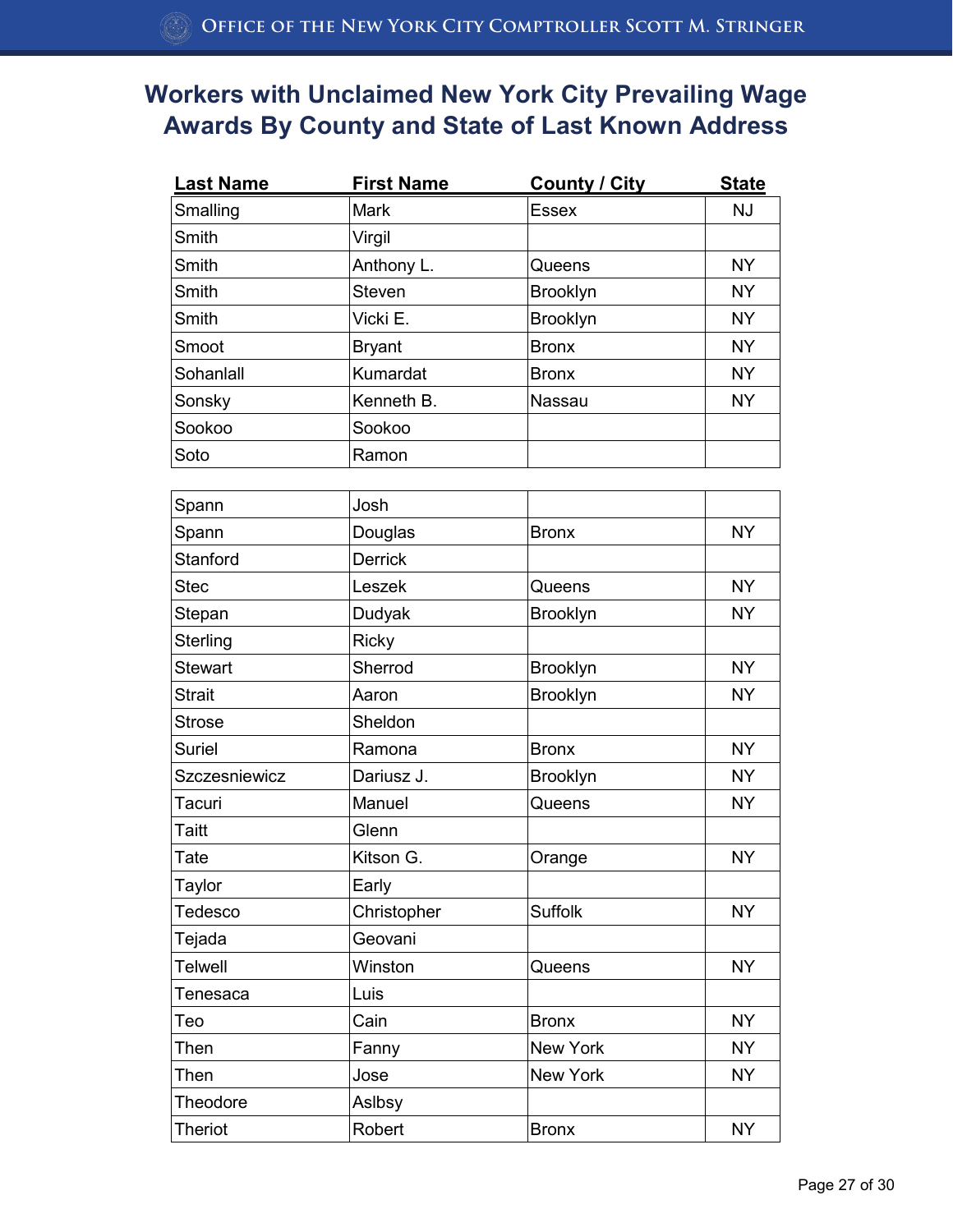| <b>Last Name</b> | <b>First Name</b> | <b>County / City</b> | <b>State</b> |
|------------------|-------------------|----------------------|--------------|
| Thomas           | Darryl            | <b>Brooklyn</b>      | <b>NY</b>    |
| Thomas           | Rhonda            | Brooklyn             | <b>NY</b>    |
| Thompson         | Rohan             | <b>Brooklyn</b>      | <b>NY</b>    |
| Tikaram          | <b>Neil</b>       | Queens               | <b>NY</b>    |
| Timothy          | John              | Queens               | <b>NY</b>    |
| Tirado           | Alberto           | <b>Brooklyn</b>      | <b>NY</b>    |
| Tirado           | Lorenzo           | Essex                | <b>NJ</b>    |
| <b>Tobio</b>     | M                 |                      |              |
| <b>Tobio</b>     | Mp                |                      |              |
| Toe              | Emmanuel          |                      |              |
| <b>Torres</b>    | Hector            | <b>Brooklyn</b>      | <b>NY</b>    |
| Torruella        | Luis              | Queens               | <b>NY</b>    |
| Townsend         | Gerald            | <b>Brooklyn</b>      | <b>NY</b>    |
| Townsend         | Nyeasha           | <b>Brooklyn</b>      | <b>NY</b>    |
| <b>Trapalis</b>  | Andres            | Queens               | <b>NY</b>    |
| Treacy           | Michael T.        | Lehigh               | <b>PA</b>    |
| Treyakov         | Ruslav            | <b>Brooklyn</b>      | <b>NY</b>    |
| Trocey           | Clint             | Queens               | <b>NY</b>    |
| Tudor            | Mark              | <b>Brooklyn</b>      | <b>NY</b>    |
| <b>Turcios</b>   | Oreste            | <b>Bronx</b>         | <b>NY</b>    |
| Turpin           | Karl              |                      |              |

| Twum          | Edward         | <b>Bronx</b>    | <b>NY</b> |
|---------------|----------------|-----------------|-----------|
| Tyka          | Eugeniusz      | <b>Brooklyn</b> | <b>NY</b> |
| <b>Tyrone</b> | Tyrone         |                 |           |
| Ugarte        | <b>Bryan</b>   | Bergen          | <b>NJ</b> |
| Ultz          | Jesus          |                 |           |
| Umekezie      | Eric           | <b>Bronx</b>    | <b>NY</b> |
| Unknown       | <b>Unknown</b> |                 |           |
| Valden        | Wilson         | Queens          | <b>NY</b> |
| Vale          | Steven         | Staten Island   | <b>NY</b> |
| Valenzuela    | Landa          | New York        | <b>NY</b> |
| Vargas        | Juan M.        | <b>Bronx</b>    | <b>NY</b> |
| Vargas        | Julio C.       |                 |           |
| Vazquez       | Peter          |                 |           |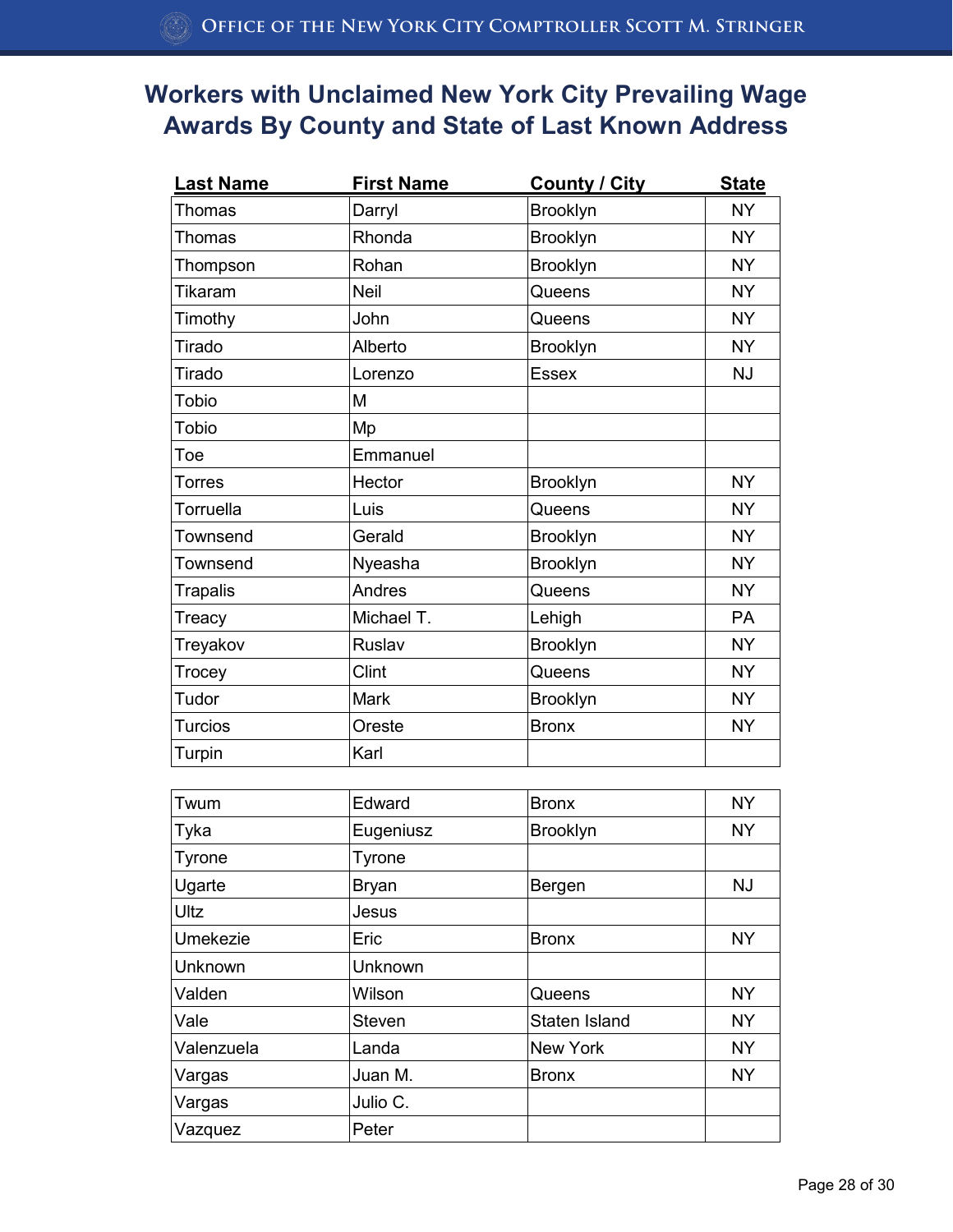| <b>Last Name</b> | <b>First Name</b> | <b>County / City</b> | <b>State</b> |
|------------------|-------------------|----------------------|--------------|
| Vega             | Vilma             | Brooklyn             | <b>NY</b>    |
| Velasquez        | Anthonio          | <b>Brooklyn</b>      | <b>NY</b>    |
| Velayudhan       | Chellappan        | Westchester          | <b>NY</b>    |
| Vella            | Joseph C.         | Nassau               | <b>NY</b>    |
| Ventura          | Mario R.          | <b>Essex</b>         | <b>NJ</b>    |
| Vernet           | Lucien            | Queens               | <b>NY</b>    |
| Victor           | Victor            |                      |              |
| Vicuna           | Klebher           | Monroe               | PA           |
| Vilela           | Luciano           | Queens               | <b>NY</b>    |
| Vilensky         | Vladimir          | <b>Brooklyn</b>      | <b>NY</b>    |
| Villalona        | Roberto           | <b>Brooklyn</b>      | <b>NY</b>    |
| Vilmenay         | Pat               | Brooklyn             | <b>NY</b>    |
| Vinny            | Vinny             |                      |              |
| Vitiello         | Victor N.         | Bergen               | <b>NJ</b>    |
| <b>Viveros</b>   | Bernardo          | New York             | <b>NY</b>    |
| Wagner           | <b>Steve</b>      | Nassau               | <b>NY</b>    |
| Walawender       | Alfred            | Queens               | <b>NY</b>    |
| Walker           | Conrad            | <b>Brooklyn</b>      | <b>NY</b>    |
| Walker           | John F            | Queens               | <b>NY</b>    |
| Wallace          | Kevin             | <b>Brooklyn</b>      | <b>NY</b>    |
| Washburn         | William           | Nassau               | <b>NY</b>    |
| Washington       | Charles           | <b>Bronx</b>         | <b>NY</b>    |
| Washington       | Kareen            | Brooklyn             | <b>NY</b>    |
| Watson           | Glen              |                      |              |
| Webber           | Junie B.          | <b>Bronx</b>         | <b>NY</b>    |
| Weeks            | James             |                      |              |
| Weglarz          | Aleksander        | Staten Island        | <b>NY</b>    |
| Welch            | Rodney            | <b>Brooklyn</b>      | <b>NY</b>    |
| Wells            | William           | Staten Island        | <b>NY</b>    |
| West             | Edward            | <b>Bronx</b>         | <b>NY</b>    |
| Whftstone        | Anthony           | Essex                | <b>NJ</b>    |
| Wiktorzak        | Roman             | Brooklyn             | <b>NY</b>    |

| Williams | <b>James</b> | Brooklyn | <b>NY</b> |
|----------|--------------|----------|-----------|
| Williams | Lillian      | ∣Bronx   | <b>NY</b> |